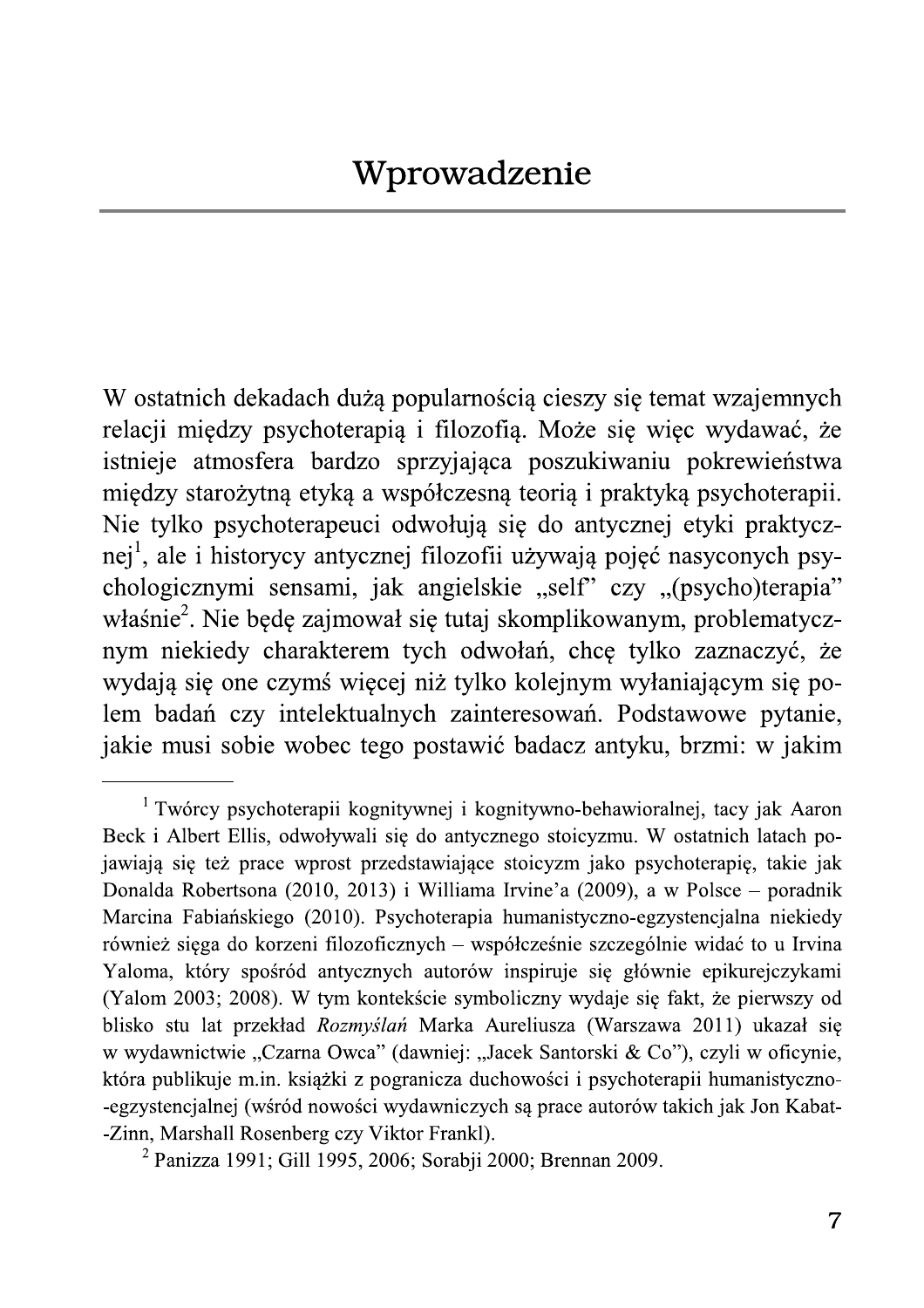stopniu antyczne wyobrażenie o terapeutycznej funkcji filozofii podobne jest do współczesnych wyobrażeń o tym, czym jest psychoterapia? Odpowiedź wcale nie jest prosta.

Amerykański socjolog i teoretyk kultury, Philip Rieff, w swoich dwóch książkach, wydanych w 1959 i 1966 roku, wskazuje na istotna przemianę zachodzącą w kulturze zachodniej. W roku 1959 pisał o nastaniu ery "człowieka psychologicznego", którego poprzedzał człowiek polityczny antyku, człowiek religijny tradycji judeochrześcijańskiej oraz człowiek ekonomiczny nowożytności<sup>3</sup>. Po siedmiu latach Rieff pisze już o "triumfie terapeutyki", która jest "areligijną religią" człowieka psychologicznego. Socjolog ostrzega, że dla kultury człowieka psychologicznego charakterystyczne jest zachowywanie użyteczności tradycyjnych praktyk kulturowych przy podtrzymywaniu ich nazw, ale przy jednoczesnej, fundamentalnej transformacji sensu i funkcji tych  $praktyk<sup>4</sup>$ .

Pod koniec minionego wieku Charles Taylor i Alasdair MacIntyre próbowali uchwycić wielość języków etycznych tworzących moralny świat, w których żyje współczesny człowiek. Taylor pisał o "pierwotnym fundamencie teizmu" oraz o dwóch frontach moralnych nowożytności, którymi sa oświeceniowy naturalizm i romantyczny ekspresywizm<sup>5</sup>, a MacIntyre – o Tradycji, Encyklopedii i Genealogii<sup>6</sup>. Choć obaj zwracali uwagę na konflikt, w jakim pozostają te postawy moralne, zwłaszcza MacIntyre podkreślał ich wzajemną nieprzekładalność jako pewnych systemów założeń. Pomimo to posługują się one podobnie brzmiącymi pojęciami etycznymi (np. sprawiedliwość, wolność, szczęście itd.), może się więc wydawać, że starożytni filozofowie, Zygmunt Freud oraz współcześni propagatorzy praktycznej psychologii mają na myśli to samo, gdy mówią o "terapii". W istocie jednak wydaje się daleko bardziej prawdopodobne, że Cycero, Freud i Yalom określeniu temu nadawali inne znaczenie. Taka świadomość powinna zachęcać

<sup>&</sup>lt;sup>3</sup> Rieff 1959, 356–357.

 $4$  Idem 2006, 1-21.

 $5$  Taylor 2001, 590–595, 910–958.

 $6$  MacIntyre 2009, *passim*.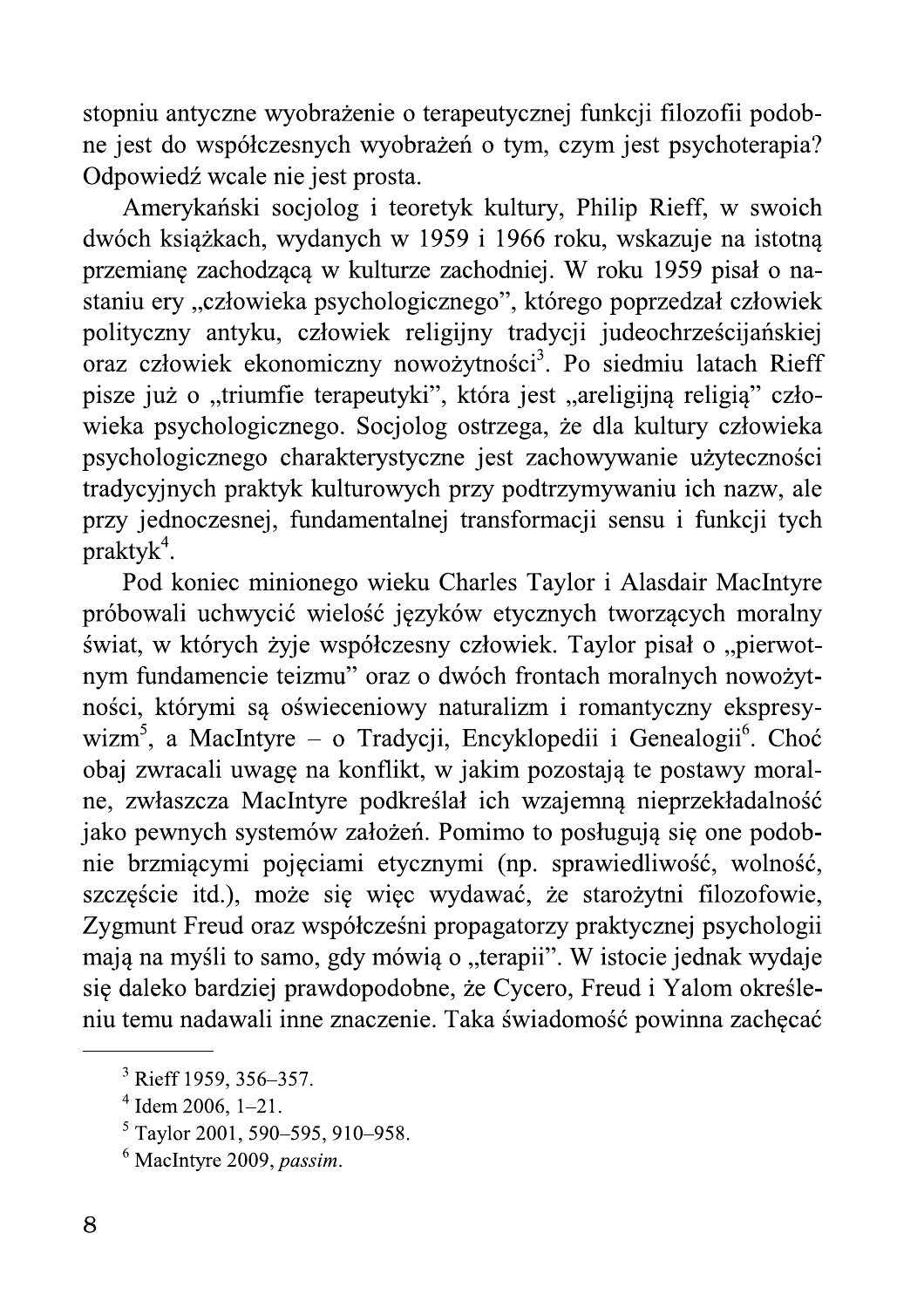uczonego do ostrożności w dokonywaniu porównań i poszukiwaniu pokrewieństw.

Przedmiotem niniejszej pracy będzie późnoantyczna etyka praktyczna właśnie w perspektywie takich pojęć, jak terapia, leczenie, diagnoza, choroba i zdrowie, lecz terminy te traktowane są jako metaforyczne i nie jest moim zamiarem powierzchowne utożsamienie ze sobą fenomenów antycznych i współczesnych ani nawet porównywanie ich ze sobą. W końcowych wnioskach, niejako na marginesie prowadzonych badań, pozwolę sobie na pewne sugestie dotyczące tego, co, w moim przekonaniu, stanowi o różnicy między antycznym rozumieniem terapeutycznej filozofii a współczesnym, spopularyzowanym rozumieniem psychoterapii.

 $\ast$ 

Nurt, w obrębie którego jest umieszczona niniejsza praca, to badania historyczne i filologiczne nad tekstami powiązanymi ze starożytnym fenomenem praktycznej etyki. Autorzy zajmujący się tym tematem kładą mniejszy lub większy nacisk na medyczną lub terapeutyczną metafore filozofii, lecz niemal wszyscy odwołują się do rozpowszechnionego w nauce za sprawą Pierre'a Hadota pojęcia ćwiczeń duchowych. Nie jestem tu w stanie omówić dokładniej stanowisk wyrażonych w poszczególnych pracach ani tym bardziej ustosunkować się do nich, toteż poniższy przegląd ma jedynie na celu naszkicowanie głównych kierunków badawczej refleksji.

W latach pięćdziesiątych Paul Rabbow opublikował pracę poświęcona "metodyce ćwiczeń" w antycznej filozofii. Samo pojęcie ćwiczenia duchowego autor zaczerpnął od Ignacego Loyoli; Rabbow przekonany był, że starożytni, zwłaszcza w okresie Cesarstwa, mieli spójny system praktycznej etyki osnuty wokół takich ćwiczeń właśnie<sup>7</sup>. Niemiecki uczony uznaje medytację za podstawowe ćwiczenie i definiuje ją jako "sposób moralnie nakierowanego rozmyślania i rozważania"<sup>8</sup>,

 $7$  Rabbow 1954, 15-22.

 $8$  Ibidem, 23.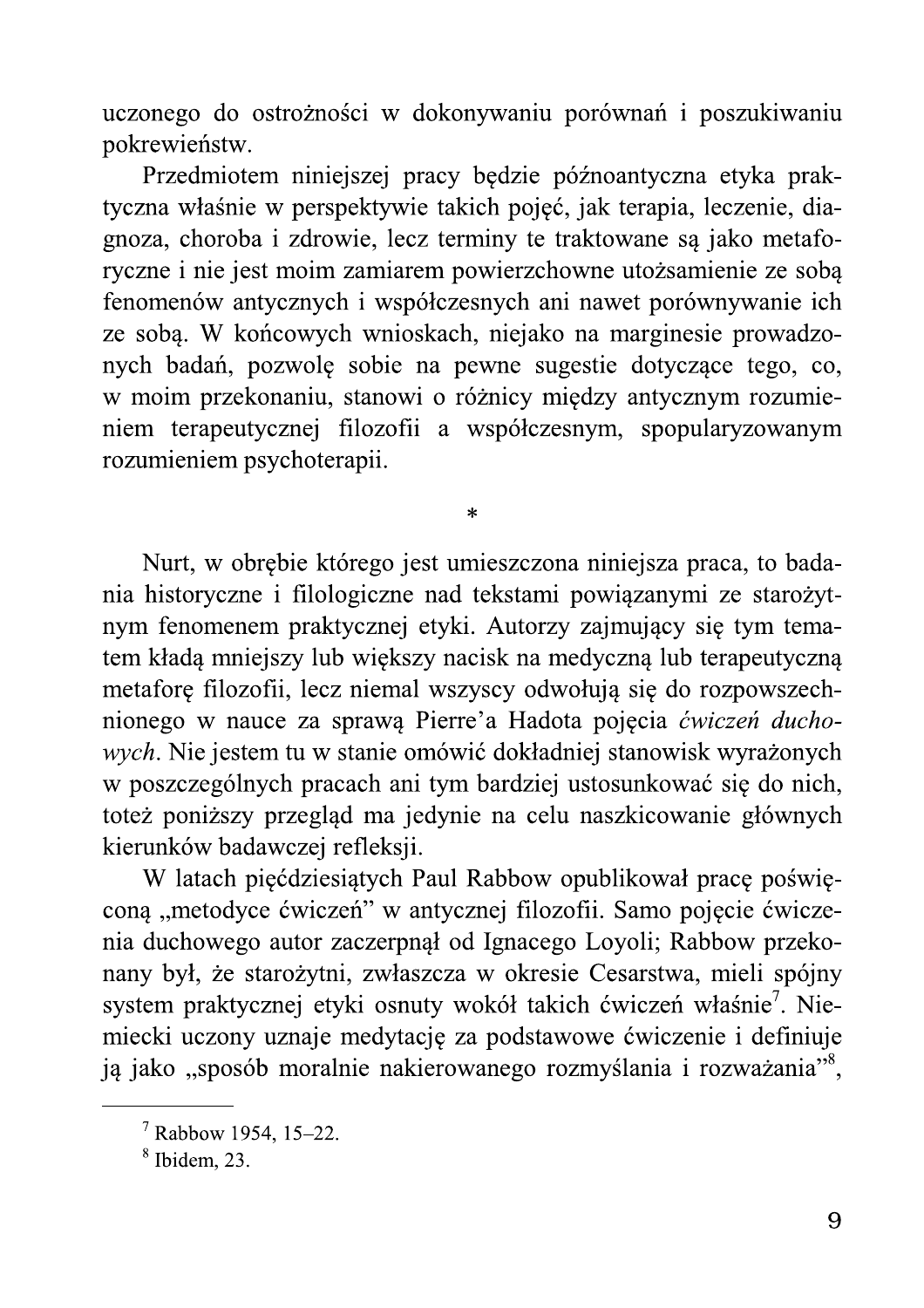podkreśla związki ćwiczeń duchowych z retoryką<sup>9</sup>, wymienia również i podaje w tekstach przykłady takich "technik" jak swobodna medytacja (freie Meditation), medytacja o przyszłości (Praemeditation), badanie siebie (Selbstprüfung) i solilokwium (Selbstgespräch)<sup>10</sup>, a także wskazuje na związki ćwiczeń duchowych stosowanych w chrześcijaństwie z wcześniejszą tradycją filozoficzną<sup>11</sup>.

Hiszpański filozof Pedro Laín Entralgo w wydanej w 1970 roku po angielsku pracy zajmuje się terapeutycznym wpływem słowa w greckiej kulturze od poematów Homera do dzieł Arystotelesa. Jego rozważania nie skupiają się przede wszystkim na filozofii ani też nie pojmuje on tytułowej "terapii słowem" w taki sposób, w jaki będzie ona rozumiana w dojrzałych, hellenistycznych koncepcjach leczniczej filozofii, ale pokazuje, że od początku Grecy przekonani byli o możliwości leczenia duszy za pomocą mowy. Laín Entralgo wyróżnia trzy formy takiego oddziaływania, które znajduje już u Homera – modlitwę, zaklęcie i mowę sugestywną<sup>12</sup>. W kontekście rozwijającej się koncepcji filozofii jako terapii na uwagę z pewnością zasługuje szczególnie jego omówienie Platona i Platońskiej teorii oczyszczenia duszy od wpływów ciała (Fedon) oraz, alternatywnie, zdrowia jako harmonii wewnętrznej (Państwo)<sup>13</sup>. Laín Entralgo kładzie też nacisk na rolę retoryki w filozoficznej i poetyckiej terapii, na jej moc "psychagogiczną".

W latach siedemdziesiątych Pierre Hadot, wcześniej zajmujący się głównie neoplatonizmem, zaczął pisać o filozofii antycznej rozumianej nie jako zbiór doktryn lub poszukiwanie prawdy, ale jako "sposób życia"<sup>14</sup>. Drugim pojęciem kluczowym w refleksji Hadota stały się – znowu zaczerpnięte od Ignacego Loyoli – "ćwiczenia duchowe". Hadot pisał o charakterystycznych dla poszczególnych szkół praktykach,

<sup>13</sup> Ibidem, 108-138. Platona uważa ten uczony za autora pierwszej dojrzałej, teoretycznej koncepcji "psychoterapii słowem" (ibidem, 126).

 $14$  Hadot 2000 i 2003.

 $9$  Ibidem, 64–65.

<sup>&</sup>lt;sup>10</sup> Ibidem, 140-150; 160-179; 180-188; 189-220.

 $11$  Ibidem, 151-159.

 $12$  Laín Entralgo 1970. 240.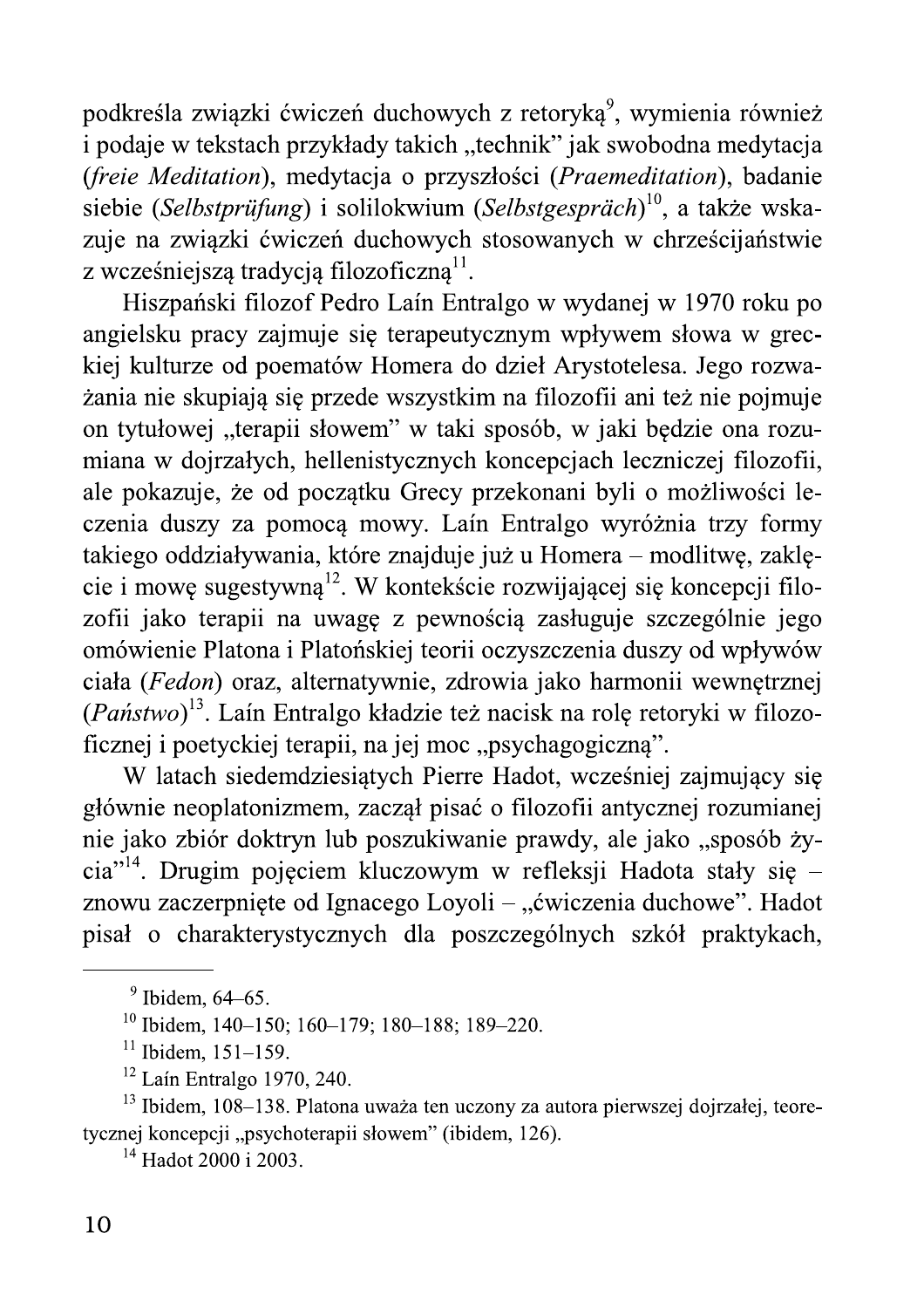a także próbował zrekonstruować historie i tradycje ćwiczeń duchowych od czasów presokratycznych<sup>15</sup>. Ostatecznie jednak jego uwaga skupiła się przede wszystkim na epoce hellenistycznej, a zwłaszcza na autorach okresu Cesarstwa, z tego względu, że wcześniejsze teksty zawierające aluzje do ćwiczeń zachowały się tak fragmentarycznie, że trudno o przekonującą rekonstrukcję<sup>16</sup>. Znaczące w badaniach Hadota jest również położenie nacisku na ćwiczenia nie tylko związane ze słowem, jak różnego typu medytacje dyskursywne, ale też na ćwiczenia ciała oraz takie, które operują wyobraźnią, a także na intuicyjne ćwiczenia, wykraczające poza myśl dyskursywną. Pierre Hadot tak mocno akcentował znaczenie praktycznego wymiaru filozofii, że wydaje się, iż momentami teoretyczne poszukiwanie prawdy, charakterystyczne dla koncepcji Platona i Arystotelesa, ma dlań funkcję wtórną w stosunku do praktyki. W tych momentach wyraża on też pogląd o istnieniu jednego, uniwersalnego doświadczenia, swego rodzaju *intuitio mystica* stojącej u źródeł filozofii<sup>17</sup>.

Trzeba też wspomnieć o pracach Michela Foucaulta, autora związanego z kręgiem francuskiej myśli poststrukturalistycznej, który pod koniec życia zainteresował się antyczną etyką, zainspirowany koncepcjami Hadota. Na przykład, w ostatniej części swojej Historii seksualności pisze o antycznych "technikach/technologii" Ja (warto zwrócić uwagę na grę z nowoczesnym przekształceniem znaczenia antycznej τέχνη), polegających na kształtowaniu własnej tożsamości za pomocą praktycznych ćwiczeń<sup>18</sup>. W eseju "Sobąpisanie" (l'ecriture de soi) francuski autor zwraca uwagę na rolę, jaką w tym kształtowaniu siebie odgrywa praktyka pisania osobistych notatek (tzw. hypomnematów) oraz listów<sup>19</sup>. Antycznym ćwiczeniom duchowym i terapeutycznej kon-

<sup>&</sup>lt;sup>15</sup> Głównie w: Hadot 2000.

<sup>&</sup>lt;sup>16</sup> Por. nie tylko Hadot 2003, ale też Hadot 2004b.

 $17$  Podobnego zdania jest Karl Albert (2002, 5–20).

<sup>&</sup>lt;sup>18</sup> Foucault 1995, 383–602, zob. zwłaszcza 415–446.

<sup>&</sup>lt;sup>19</sup> Foucault 1999. Por. również krytykę koncepcji Foucaulta ze strony badaczy antycznej etyki, szczególnie dotyczącej estetyczno-nietzscheańskiego charakteru tej koncepcji: Hadot 2003, 305; Nussbaum 1994, 5–6; Long 2006, 28–29. Z krytyką Hadota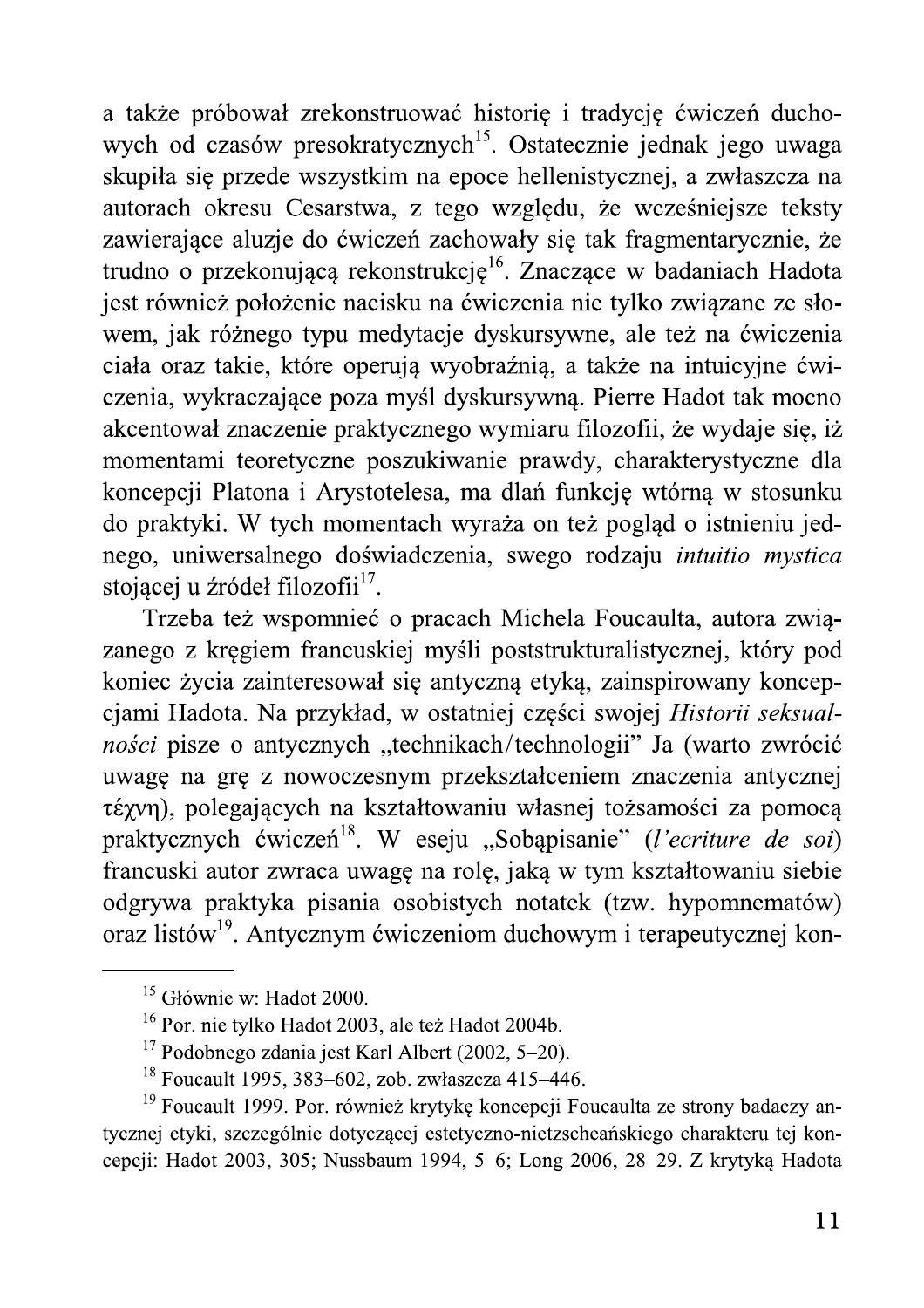cepcji filozofii poświęcił też Foucault swoje wykłady w Collège de France, wygłoszone w 1982 roku<sup>20</sup>

Nieco w stylu Foucaulta o antycznej "sztuce życia" pisze Alexander Nehamas w książce poświęconej całkowicie postaci Sokratesa. Uczony ten, operując poststrukturalistyczną metodologią, "konstruuje" – tak trzeba by rzec – obraz Sokratesa jako tajemniczego indywiduum, które stanowi wprawdzie bezdyskusyjne exemplum cnoty i szczęśliwego życia, ale nie wiadomo, za sprawą jakiego światopoglądu i jakich technik stan ten osiągnął<sup>21</sup>. Posługując się własnymi interpretacjami tekstów Montaigne'a, Nietzschego i Foucaulta, Nehamas utożsamia Sokratejską sztukę życia z tworzeniem samego siębie w sposób indywidualistyczny, tajemniczy i niepowtarzalny, co traktuje jako inspirację, z której – z właściwym sobie ironicznym dystansem – wycofuje się na ostatniej stronie swojej książki<sup>22</sup>. Nehamas programowo odrzuca istnienie – przynajmniej u Sokratesa – jakichkolwiek skodyfikowanych ćwiczeń, które moglibyśmy odkryć na podstawie źródeł.

W 1994 roku Martha Nussbaum wydała pracę The Therapy of Desire, w której, krytykując Hadota i Foucaulta za ich mało racjonalną wizję antycznej etyki, skupia się przede wszystkim na filozofii hellenistycznej i jej rzymskiej recepcji. Przedmiotem jej zainteresowań jest również literatura, w tym epicko-filozoficzna poezja Lukrecjusza i tragiczna – Seneki. Nussbaum przedstawia w tej pracy własne rozumienie terapeutycznej struktury hellenistycznej filozofii, ostro krytykuje tradycję platońską i chrześcijańską oraz podkreśla związki terapii filozoficznej z retoryką<sup>23</sup>. Do pewnych koncepcji Nussbaum odniosę się jeszcze krótko poniżej.

Richard Sorabji także skupia się na ćwiczeniach szkół, które powstały w epoce hellenistycznej i pisze o istnieniu "psychoterapii"

i Nussbaum polemizuje w wyważony, choć nie do końca przekonujący sposób John Sellars (Sellars 2003, 117–118).

 $20$  Foucault 2012.

 $21$  Nehamas 1998, 85-86.

 $22$  Ibidem, 188.

 $^{23}$  Nussbaum 1994.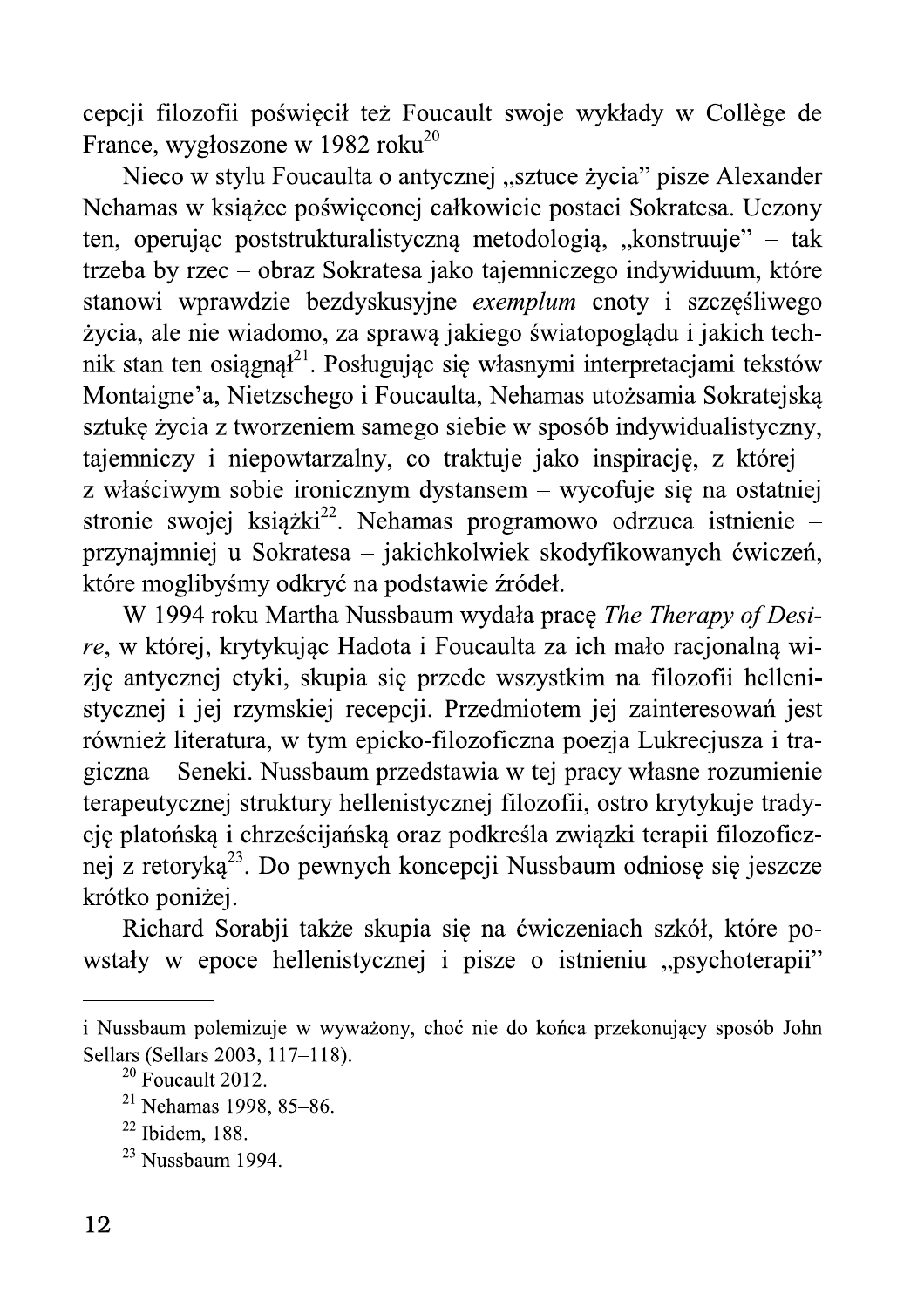w antycznej filozofii. Identyfikuje ją głównie z metodami kognitywnymi, czyli opartymi na modyfikacji sądów w celu uzdrowienia życia emocjonalnego. Podejmując problem klasyfikacji ćwiczeń i ich konkretnych form, autor w interesujący sposób omawia te oparte na stosunku do czasu – przeszłości, przyszłości i teraźniejszości – oraz skupione na Ja (self), czyli zorientowane na uzyskanie terapeutycznej ciągłości i spójności tożsamości. Śledzi też powiązania historyczne między różnymi szkołami i metodami terapeutycznymi, które się w nich pojawiały, a także wpływ pogańskiej tradycji etyki praktycznej na filozofię chrześcijańską, ze szczególnym naciskiem na myśl Augustyna<sup>24</sup>.

John Sellars w 2003 roku dokonał znakomitej systematyzacji i doprecyzowania badań na polu praktycznej etyki, przedstawiając ją w terminach "sztuki życia". Autor broni używanego przez Hadota pojęcia "ćwiczenia duchowego" przed zarzutem anachroniczności<sup>25</sup>, lecz twierdzi, że ten, podkreślając aspekty praktyczne, "zapomniał o roli  $\lambda$ όγος".<sup>26</sup> Sellars pisze, że celem ćwiczeń duchowych jest "nabycie zdolności do wyrażania własnych filozoficznych pryncypiów (λόγοι) w działaniach (ἔργα), a przez to przekształcenie własnego sposobu życia (βίος)"<sup>27</sup>. Jego wielkim osiągnięciem jest wyróżnienie w obrębie filozofii antycznej (a także późniejszej) dwóch wizji relacji teorii do praktyki – jedna to "techniczna koncepcja filozofii", a druga – "filozofia pojmowana prosto jako aktywność związana z racjonalnym wyjaśnianiem". Dzięki temu wydaje się, że badaczowi udało się zrekonstruować antyczną, głównie stoicką, wizję filozofii wierniej niż Hadotowi, Foucaultowi i Nussbaum. Istotą "technicznej" koncepcji filozofii jest to, że zespół doktryn filozoficznych nie jest sam w sobie ostatecznym έργον filozofii, ale że jest nim przemiana duszy, która wyraża się w konkretnych, codziennych  $\zeta \rho \gamma \alpha^{28}$ . Istotą koncepcji "nietechnicznej" jest to, że celem jej jest zdobycie teoretycznej wiedzy wyrażonej w słowach

<sup>&</sup>lt;sup>24</sup> Sorabji 2000, zwł. 211–252.

 $^{25}$  Ibidem, 111-114.

 $26$  Ibidem, 116.

 $27$  Sellars 2003, 119.

 $28$  Ibidem, 170.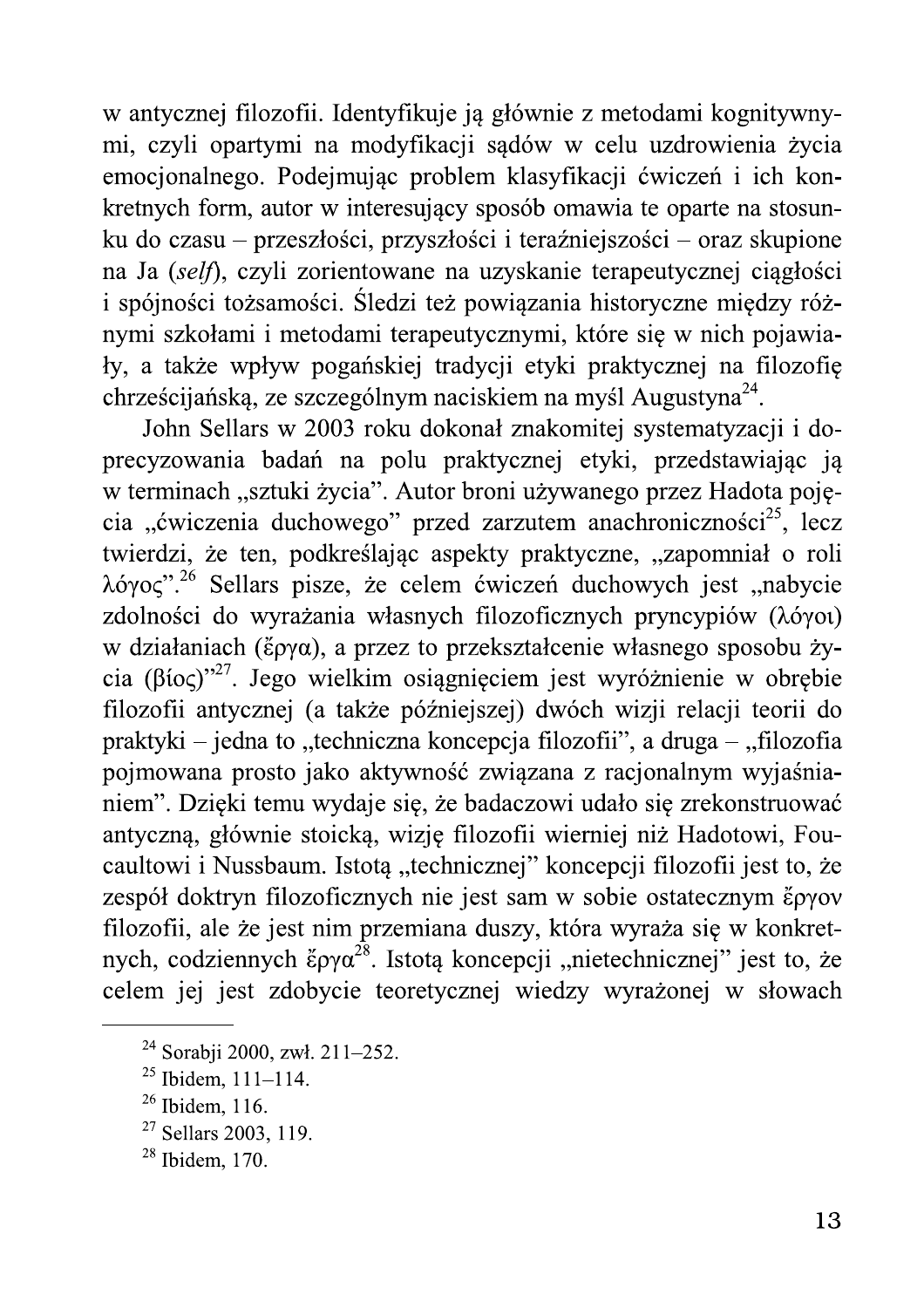$(\lambda$ όγος)<sup>29</sup>. Nie wykluczają się one, gdyż ta pierwsza koncepcja po prostu przekłada wiedzę teoretyczną na praktyczne ćwiczenia.

Temat filozofii jako sztuki życia podejmuje także Anthony Long, który odnosi ją do nowożytnej koncepcji moralności i szczęścia, przedstawiając tę hellenistyczną té zyn jako swego rodzaju bycie "ekspertem w życiu wewnętrznym"<sup>30</sup>.

Paul Kolbet w pracy o terapii duszy u Augustyna posługuje się głównie pojęciem psychagogii, którą definiuje jako "użyteczny termin do identyfikowania specyficznych praktyk i strategii, używanych przez klasycznych i późnoantycznych filozofów, poetów i retorów. Robocza definicja byłaby taka, że psychagogia odnosi się do tych filozoficznie artykułowanych tradycji terapii – powszechnych w literaturze hellenistycznej – które zajmują się kwestią tego, w jaki sposób dojrzała osoba prowadzi mniej dojrzałą do dostrzeżenia i zinternalizowania mądrości"<sup>31</sup>. Podkreśla też zasadnicze znaczenie retoryki<sup>32</sup>. Kolbet omawia spośród pogańskich autorów głównie Platona i Senekę, ale pokazuje też ciągłość terapeutycznej tradycji, która osiągnęła dojrzałość i autorytet w okresie Cesarstwa, a w dalszej części książki analizuje, w jaki sposób ta właśnie tradycja wpłynęła na Augustyńską koncepcję psychagogicznie rozumianej terapii duszy<sup>33</sup>.

Pisząc o terapeutyczności filozofii, należy odróżnić metaforę medyczną, która była stosowana do ilustrowania istoty praktycznej etyki, od medycznej struktury filozofii, która może, lecz nie musi odwoływać się do medycznych porównań. Przedmiotem analizy w tej książce będzie nie tyle obecność czy nieobecność metafor i obrazów związanych ze sztuką leczenia u wybranych autorów (choć i o nich wspomnę), ile

 $\ast$ 

 $29$  Ibidem, 171.

 $30$  Long 2006, 38.

 $31$  Kolbet 2010, 8.

 $32$  Ibidem, 9.

 $33$  Ibidem. 17–61.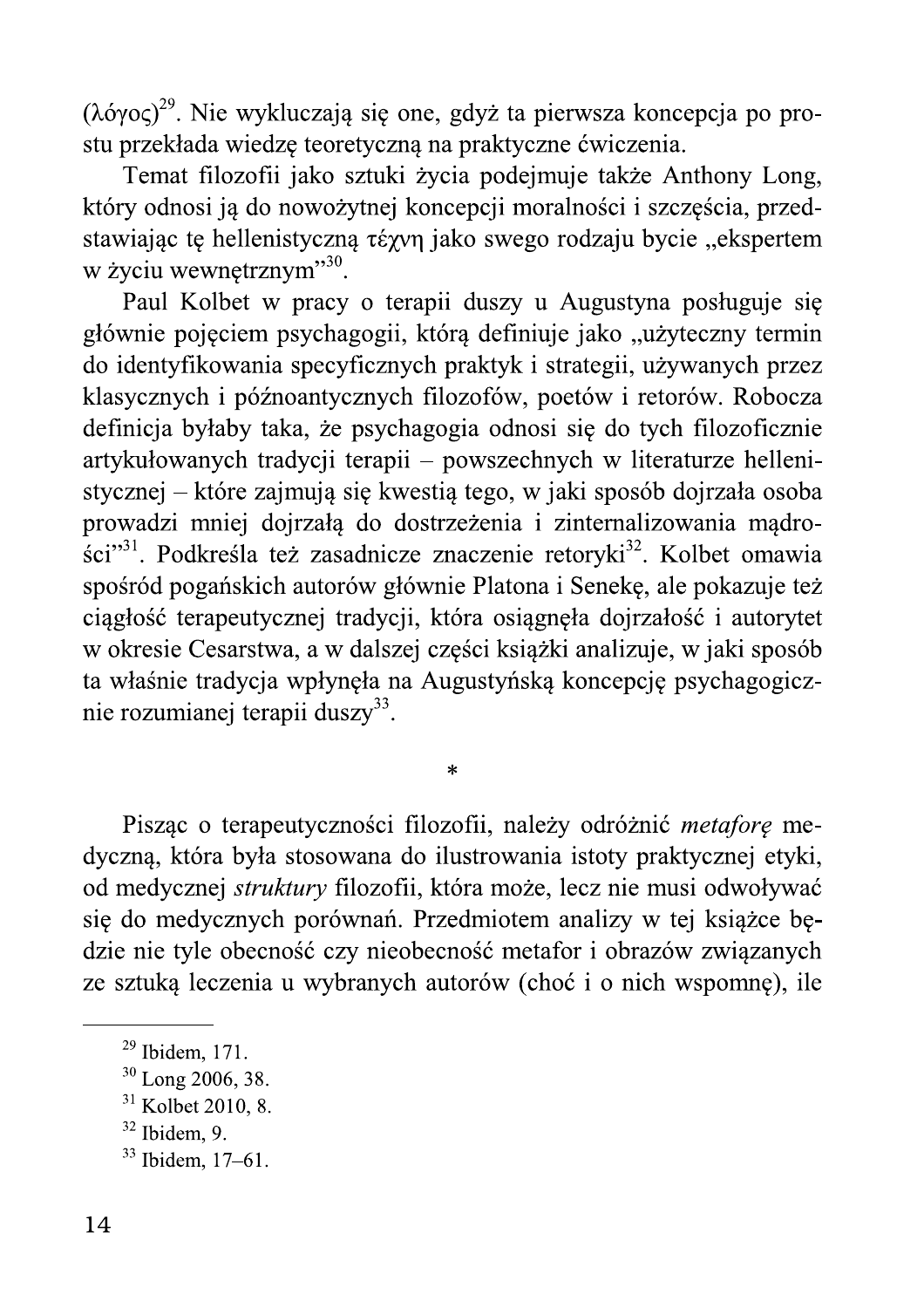wykazanie, że sama struktura napisanych przez nich dzieł jest medyczna. Zanim jednak przedstawię, jak rozumiem tę "terapeutyczną strukturę", która wydaje mi się tak istotna w tekstach okresu późnego Cesarstwa, wspomnę – w uproszczeniu i dużym skrócie – o rozwoju medycznej metafory.

Klemens Aleksandryjski przekazał nam wypowiedź Demokryta, że medycyna leczy choroby ciała, a mądrość uwalnia duszę od namiętności (fr. 30; Paed. I.6). Wątek ten podjęty zostaje przez Platona w Gorgiaszu, gdzie Sokrates wyróżnia dwie sztuki zajmujące się zdrowiem duszy i ciała – politykę i nieposiadającą odrębnej nazwy umiejętność dotyczącą ciała, która z kolei dzieli się na gimnastykę i medycynę, podobnie jak polityka – na prawodawstwo i sprawiedliwość. Następnie Sokrates zestawia ze sobą prawodawstwo i gimnastykę jako sztuki "profilaktyczne", które mają zapobiegać chorobom, a wymierzanie sprawiedliwości i medycynę jako sztuki bezpośrednio leczące schorzenia dotyczące ciała i duszy. W tym wywodzie wyraźnie pojawia się watek terapii duszy jako analogicznej do terapii ciała, choć to nie bezpośrednio filozofia, ale sprawiedliwy system karania ma pełnić tę leczącą funkcję (Gorg. 464b–c). W Protagorasie pojawia się określenie "obeznany z leczeniem [chorób] duszy" (Prot. 313e)<sup>34</sup>, a w Kritonie Sokrates porównuje ze sobą powodowanie i leczenie szkód ciała i duszy oraz sugeruje, że istnieje wiedza dotycząca tego, co szkodzi duszy i co czyni ją zdrową, analogiczna do medycyny (Crit. 47c–48a).

Również w późniejszych dialogach Platon przedstawia filozofie jako umiejętność zapewniającą duszy zdrowie. W Fedonie i Fajdrosie nie odwołuje się wprost do metafory medycznej, ale opisuje stan upadku duszy, czyli jej połączenia z ciałem, jako upośledzenie jej naturalnych możliwości poznawczych (Phae. 65b–67b; Phaedr. 248c i 250b–c), a więc stan patologiczny. W pełni jednak korzysta z metafory medycznej w czwartej księdze Państwa, gdzie opisuje zło moralne jako wewnętrzną dysharmonię i chorobę duszy, podobną do dysharmonii po-

<sup>&</sup>lt;sup>34</sup> περί την ψυχήν αὖ ιατρικός ὤν. Wszystkie przekłady cytatów z tekstów antycznych są mojego autorstwa, chyba że zaznaczone jest inaczej.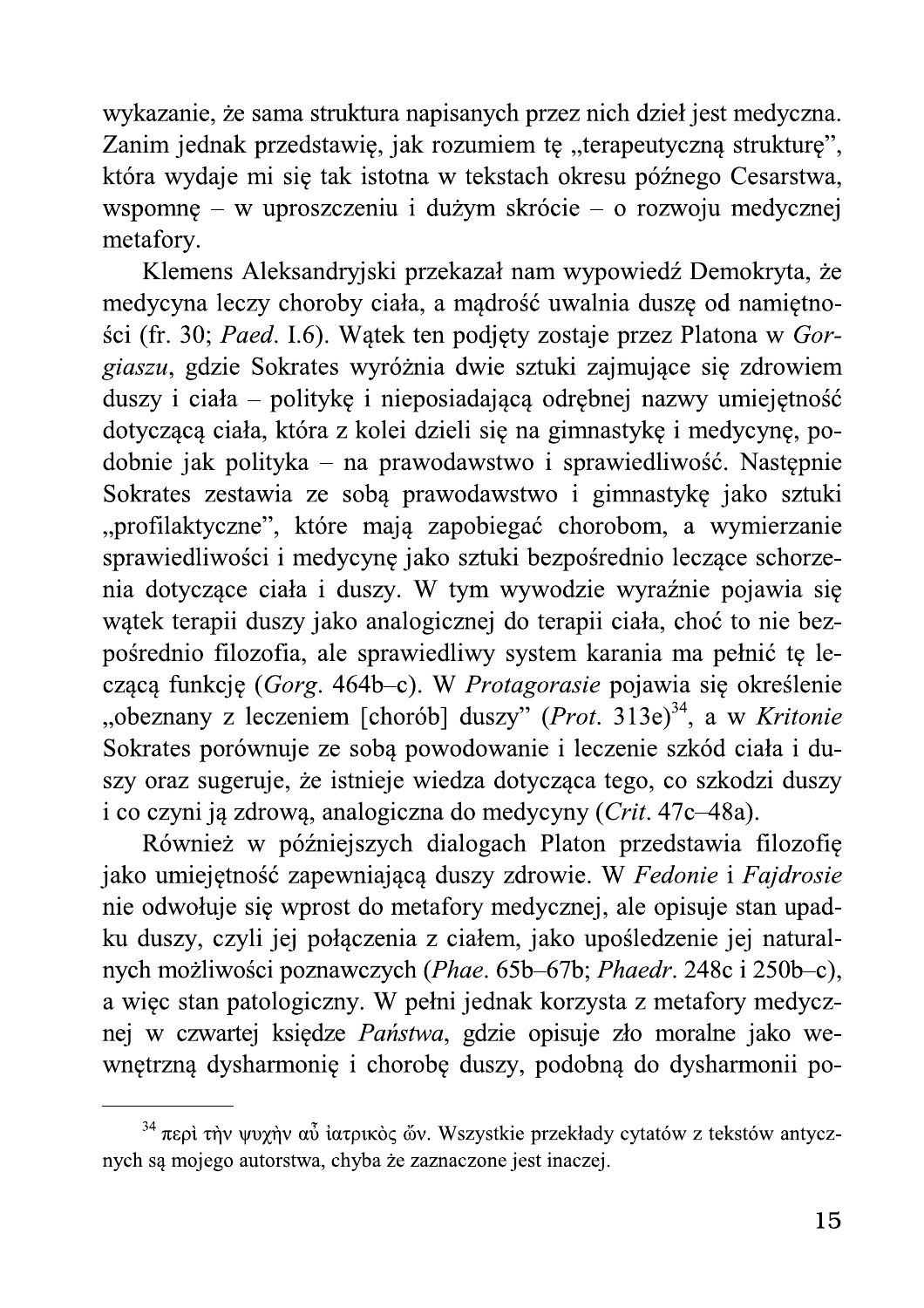wodującej choroby ciała, zainspirowany prawdopodobnie Hipokratejską koncepcją εὐκρασία i δυσκρασία. Równowaga części duszy, czyli dliwość, w jakiejś mierze odpowiadałaby metaforycznie i  $czterech$  płynów cielesnych w medycynie  $(Resp. 443d-445c)$ .

wodującej choroby ciała, zainspirowany prawdopodobnie Hipokratejską koncepcją εὐκρασία i δυσκρασία. Równowaga części duszy, czyli sprawiedliwość, w jakiejś mierze odpowiadałaby metaforycznie równowadze czterech płynów cie wodującej choroby ciała, zainspirowany prawdopodobnie Hipokratejską koncepcją εὐκρασία i δυσκρασία. Równowaga części duszy, czyli sprawiedliwość, w jakiejś mierze odpowiadałaby metaforycznie równowadze czterech płynów cie wodującej choroby ciała, zainspirowany prawską koncepcją εὐκρασία i δυσκρασία. Równow<br>sprawiedliwość, w jakiejś mierze odpowiadała<br>nowadze czterech płynów cielesnych w medycy<br>Arystoteles, syn lekarza, w swoich rozwa:<br>nież Arvstoteles, syn lekarza, w swoich rozważaniach ety wodującej choroby ciała, zainspirowany prawdopodobnie Hipokratejską koncepcją ciwpασία i δυσκρασία. Równowaga części duszy, czyli sprawiedliwość, w jakiejś mierze odpowiadałaby metaforycznie równowadze czterech płynów cie z odwołuje sie do tej metafory, porównując etyke do sztuki lecznioroby ciała, zainspirowany prawdopodobnie Hip<br>
εὐκρασία i δυσκρασία. Równowaga części dusz<br>
ć, w jakiejś mierze odpowiadałaby metaforyczn<br>
ech płynów cielesnych w medycynie (*Resp.* 443d-<br>
s, syn lekarza, w swoich rozważa czej, jednak używa jej zgoła inaczej niż Demokryt i Platon. W wielu miejscach odwołuje się do medycyny po prostu jako do przykładu jednej ze sztuk, których cel jest praktyczny<sup>35</sup>. Niekiedy posługuje się ta wodającej enoroty enant, zamsprowany<br>ską koncepcją εὐκρασία i δυσκρασία. R<br>sprawiedliwość, w jakiejś mierze odpov<br>nowadze czterech płynów cielesnych w n<br>Arystoteles, syn lekarza, w swoich<br>nież odwołuje się do tej metafory metafora do zilustrowania konkretnych problemów – na przykład pisze. iejś mierze odpowiadałaby metaforycznie rów-<br>iejś mierze odpowiadałaby metaforycznie rów-<br>św cielesnych w medycynie (Resp. 443d–445c).<br>karza, w swoich rozważaniach etycznych rów-<br>ej metafory, porównując etykę do sztuki le że madrość wytwarza szczeście nie tak, jak medycyna zdrowie, ale jak zdrowie wytwarza zdrowie (VI, 1145a5) albo mówi o tym, że rozkosz arza, w swoich rozważaniach etycznych rów-<br>j metafory, porównując etykę do sztuki leczni-<br>zgoła inaczej niż Demokryt i Platon. W wielu<br>do medycyny po prostu jako do przykładu jed-<br>el jest praktyczny<sup>35</sup>. Niekiedy posługuje iest rodzajem lekarstwa na cierpienia (VII, 1154a25 i 1154b10–15). Arystoteles porównuje też etyke do medycyny, żeby pokazać, że cel tej nez vavody się ao toj metanory, pore<br>czej, jednak używa jej zgoła inaczej ni<br>miejscach odwołuje się do medycyny po<br>nej ze sztuk, których cel jest praktyczr<br>metaforą do zilustrowania konkretnych j<br>że mądrość wytwarza szczęś pierwszej jest praktyczny, a nie teoretyczny, oraz że teoria w etyce ogranicza się do kwestii ogólnych, a nie dawania jednostkowych, konze sztuk, których cel jest praktyczny<sup>35</sup>. Niekiec<br>taforą do zilustrowania konkretnych problemów –<br>mądrość wytwarza szczęście nie tak, jak medycy<br>rowie wytwarza zdrowie (VI, 1145a5) albo mówi<br>t rodzajem lekarstwa na cierp kretnych wskazówek. Nawet kiedy – za Sokratesem i Platonem metaforą do zilustrowania konkretnych p<br>
że mądrość wytwarza szczęście nie tak,<br>
zdrowie wytwarza szczęście nie tak,<br>
zdrowie wytwarza zdrowie (VI, 1145a5<br>
jest rodzajem lekarstwa na cierpienia<br>
Arystoteles porównuje też e ze zaka, kuce je miestopie te jednom problemów – na przykład pisze,<br>metaforą do zilustrowania konkretnych problemów – na przykład pisze,<br>że mądrość wytwarza szczęście nie tak, jak medycyna zdrowie, ale jak<br>zdrowie wytwarza iako zabiegu leczniczym (II, 1104b4), ma na myśli mechanizm zmiany pewnego stanu przez wprowadzenie jego przeciwieństwa, a nie koncepcie filozofii jako medvcyny duszy. W ksiedze III napisał jednak o moralnych wadach jako o chorobie. Ogólnie rzecz biorac, medycyna Alestava na eterprema (\*11, 112 aust 1 112 brotom<br>
wnuje też etykę do medycyny, żeby pokazać, że caktyczny, a nie teoretyczny, oraz że teoria w k<br>
kwestii ogólnych, a nie dawania jednostkowych,<br>
wek. Nawet kiedy – za Sokr iest dla Stagiryty przede wszystkim przykładem sztuki i praktycznego zastosowania wiedzy, a jej powiazanie z filozofia jest dość luźne i opiera sie na rozpowszechnionym już wówczas przekonaniu o namietności et a hotsain egentyen, a me dawalna jednestnév<br>skazówek. Nawet kiedy – za Sokratesem i Platone<br>o zabiegu leczniczym (II, 1104b4), ma na myśli n<br>ynego stanu przez wprowadzenie jego przeciwień:<br>ilozofii jako medycyny duszy. jako patologii duszy.

Pełna forme osiaga metafora terapeutyczna w okresie hellenistycznym, zwłaszcza w stoicyzmie, ale także w epikureizmie. Epikur w przekazanym przez Diogenesa Laertiosa *Liście do Menoikeusa* w pierwszym zdaniu porównuje filozofie do med motamyen właden jako o enorobre. Ogomie rze<br>
st dla Stagiryty przede wszystkim przykładem s<br>
astosowania wiedzy, a jej powiązanie z filozofią ja<br>
a się na rozpowszechnionym już wówczas przekc<br>
ako patologii duszy.<br>
Pełną f e. Syome rzecz olonę, megycyna<br>przykładem sztuki i praktycznego<br>ie z filozofią jest dość luźne i opie-<br>ówczas przekonaniu o namiętności<br>apeutyczna w okresie hellenistycz-<br>e także w epikureizmie. Epikur<br>Laertiosa *Liście do* nigdy nie jest za późno na zajecie sie filozofowaniem, ponieważ nigdy post dia sudghyty przede wszystami przyki<br>zastosowania wiedzy, a jej powiązanie z filo<br>ra się na rozpowszechnionym już wówczas<br>jako patologii duszy.<br>Pełną formę osiąga metafora terapeutyc<br>nym, zwłaszcza w stoicyzmie, ale t nie jest za późno na to, by zatroszczyć się o zdrowie własnej duszy zastosowania wiedzy, a jej powiązanie z możoną jest cos<br>
ra się na rozpowszechnionym już wówczas przekonaniu<br>
jako patologii duszy.<br>
Pełną formę osiąga metafora terapeutyczna w okresie<br>
nym, zwłaszcza w stoicyzmie, ale tak  $\frac{J}{\sqrt{2}}$ 

 $35$  Por. 1094a5, 1096a30, 1097a15, 1102a20, 1112b4-13, 1127b20, 1137a10-25, 1138a30, 1138b30, 1141a30, 1143a1, 1143b25, 1144a1, 1148b5, 1180b25, 1180b35.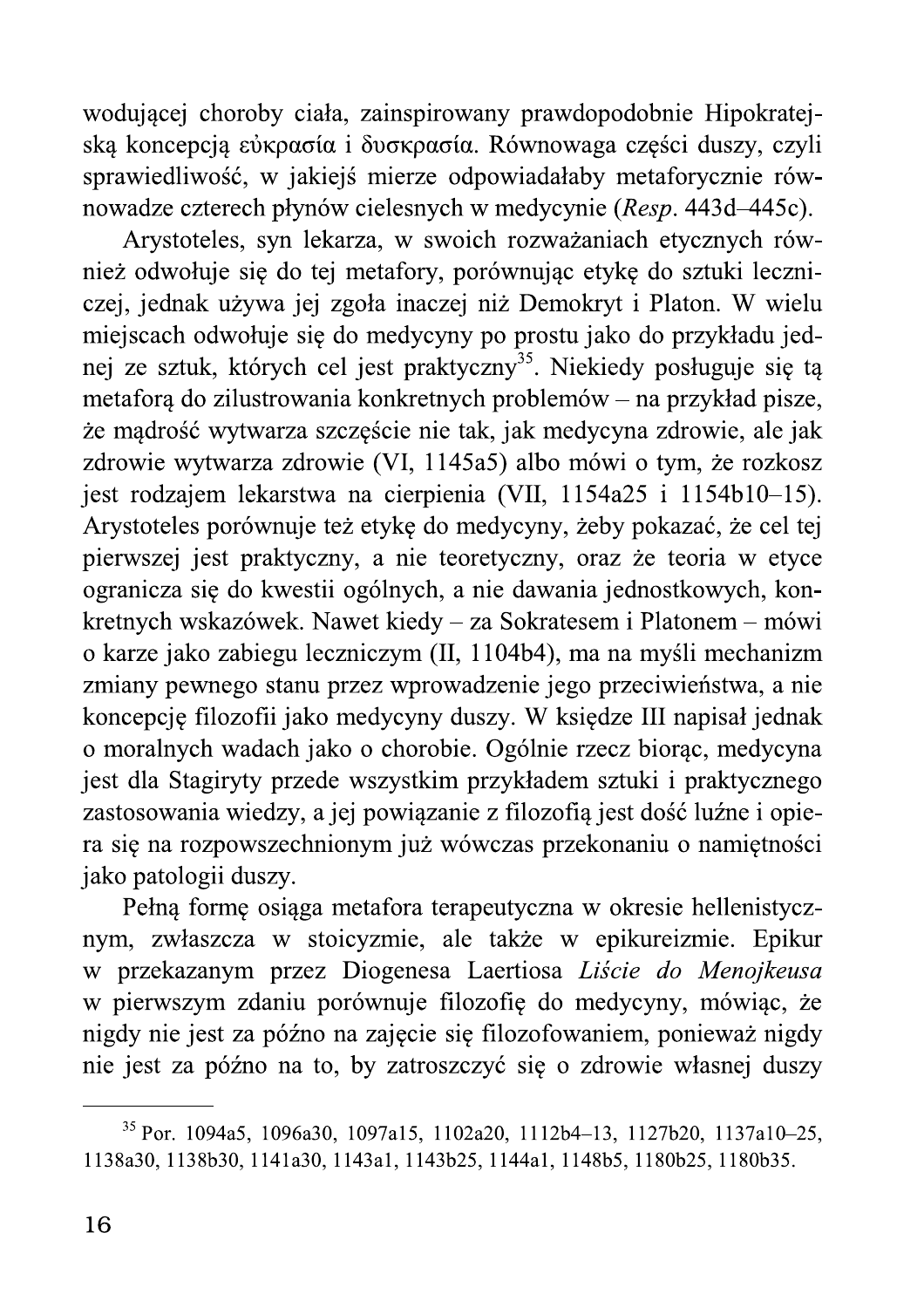(D.L. X.122). Tradycja epikurejska określała też cztery zasadnicze twierdzenia na temat natury człowieka i świata mianem "poczwórnego lekarstwa" (τετραφάρμακον). W jednym z fragmentów pism Epikura czytamy zaś: "próżny jest wywód tego filozofa, przez który to wywód żadna namiętność człowieka nie zostaje wyleczona. Jak bowiem nie ma żadnego pożytku ze sztuki lekarskiej, jeśli nie usuwa ona chorób ciała, tak i żadnego pożytku nie ma z filozofii, jeśli nie usuwa ona namiętności duszy" (fr. 221)<sup>36</sup>. Metafora medyczna była też wszechobecna w szkole stoickiej – Chryzyp stwierdza na przykład, że tak jak istnieje sztuka zajmująca się chorobami ciała, tak też istnieje analogiczna sztuka zajmująca się chorobami duszy (SVF III.471).

Rzymscy filozofowie przejęli ten motyw i uczynili go czymś w zasadzie oczywistym i nieodzownym w refleksji etycznej. Cycero w Rozmowach tuskulańskich poświęca w zasadzie całą księgę III i IV na rozważania o terapeutycznej mocy filozofii, a w szóstym rozdziale księgi III wprost nazywa filozofię *animi medicina*. Porównuje też namiętności do chorób, a ćwiczenia filozoficzne do środków leczniczych stosowanych na podstawie odpowiedniej diagnozy problemu. Terapeutyczną metaforę napotykamy też w wielu listach Seneki do Lucyliusza. Filozof porównuje namiętności do chorób (Ep. 2.1; 27.1; 56.10), a filozofa do chirurga (Ep. 52.9), twierdząc, że starożytni wynaleźli lekarstwa dla duszy, analogiczne do lekarstw leczących choroby cielesne  $(Ep. 64.8)$ , a o filozofii jako środku terapeutycznym mówi, na przykład, że wymaga ona czasu i wytrwałości w stosowaniu (Ep. 40.5) oraz że na początku smakuje gorzko, ale z biegiem czasu zaczyna sprawiać przyjemność (Ep. 50.9). Podobne przykłady można znaleźć w wielu listach. Również w Diatrybach Epikteta napotykamy odniesienia do terapeutycznego obrazu filozofii. Filozof bywa porównywany tam do lekarza, który diagnozuje chorobę i zaleca odpowiednią terapię (np.  $II.13.11-13$ , II.14.19-22, III.13.8).

<sup>&</sup>lt;sup>36</sup> κενός έκείνου φιλοσόφου λόγος, ύφ' ού μηδέν πάθος άνθρώπου θεραπεύεται· ώσπερ γάρ ιατρικής ούδεν όφελος μή τας νόσους των σωμάτων εκβαλλούσης, ούτως ούδε φιλοσοφίας, εί μή το της ψυχης εκβάλλει πάθος.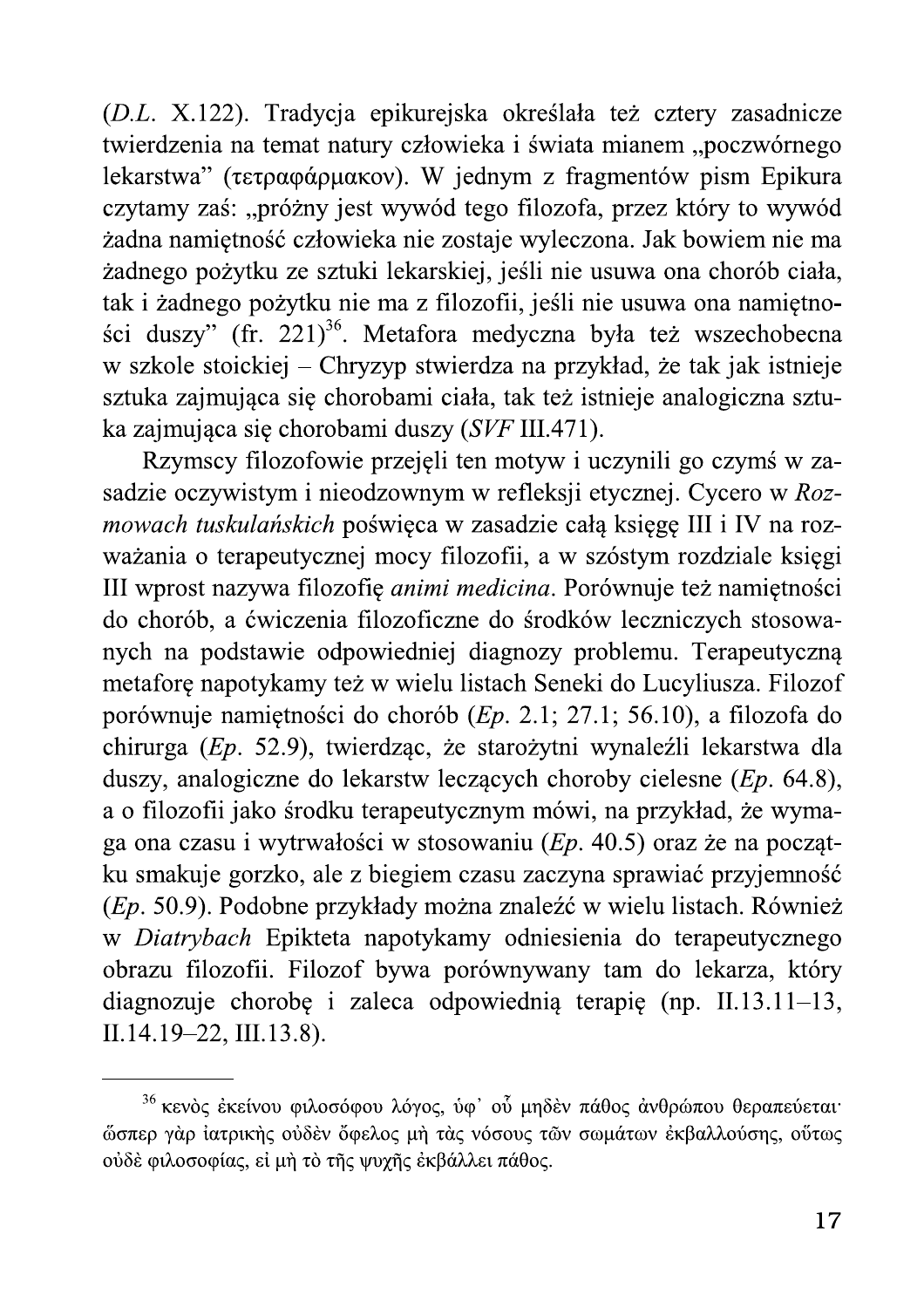Tak wygląda zatem historia medycznej metafory, która stała się locus communis. Jeśli zaś chodzi o terapeutyczną strukturę filozofii, to niekoniecznie musi ona wprost odwoływać się do tej metafory, choć niekiedy tak czyni. Na przykład Cycero w Rozmowach tuskulańskich pisze: "Jak bowiem lekarze sądzą, iż znaleźli sposób leczenia, ponieważ odkryli przyczynę choroby, tak i my odkryjemy sposób terapii, gdy odkryjemy przyczynę schorzenia" (III.23)<sup>37</sup>. Bardziej precyzyjną koncepcję relacji teorii i diagnozy do terapii znajdujemy u Klemensa Aleksandryjskiego: "Leczenie zaś zarozumialstwa, tak jak wszelkiego schorzenia, składa się z trzech elementów: poznanie przyczyny, poznanie tego, jak ją usunąć oraz, po trzecie, ćwiczenie duszy..." (Strom. VII.16.98–99 $3^{38}$ .

Tak rozumianą strukturę widać już u presokratyków, na przykład u Parmenidesa i Heraklita, którzy twierdzą, że większość ludzi żyje w iluzji, we śnie, pozbawiona kontaktu z prawdziwą naturą rzeczywistości. Podobnie u Platona, u którego koncepcja upadku duszy, obecna zwłaszcza w dialogach Fedon i Fajdros, sugeruje, że ludzkość znajduje się w stanie patologicznym, z którego wyzwolić ją może tylko filozofia. Czy jednak nie każda szkoła etyczna w antyku stawia sobie za cel opanowanie namiętności i osiągnięcie szczęścia?

Żeby zilustrować różnicę między etyką rozumianą jako proces rozwoju i stopniowego doskonalenia się a etyką posiadającą strukturę terapeutyczną, przywołam znowu Arystotelesa. Podejście Stagiryty przypomina nie tyle medycynę jako sztukę leczenia, lecz raczej profilaktykę. W drugiej księdze Etyki nikomachejskiej (II, 1103a20–1103b25) przedstawia on koncepcję, w myśl której cnoty są zgodne z naturą, ale ich wykształcenie wymaga wychowania i uczenia się, podobnego do nabywania umiejętności w zakresie budownictwa czy muzyki (II, 1103a30). Arystoteles podkreśla systematyczne wychowanie od najwcześniejszych lat jako kluczowy czynnik umożliwiający nabycie cnót.

<sup>&</sup>lt;sup>37</sup> nam ut medici causa morbi inventa curationem esse inventam putant, sic nos causa aegritudinis reperta medendi facultatem reperiemus.

<sup>&</sup>lt;sup>38</sup> τριττή δὲ θεραπεία οἰήσεως, κατάπερ καὶ παντὸς πάθους, μάθησίς τε τοῦ αἰτίου καί τοῦ πῶς ἂν ἐξαιρεθείη τοῦτο, καὶ τρίτον ἡ ἄσκησις τῆς ψυχῆς.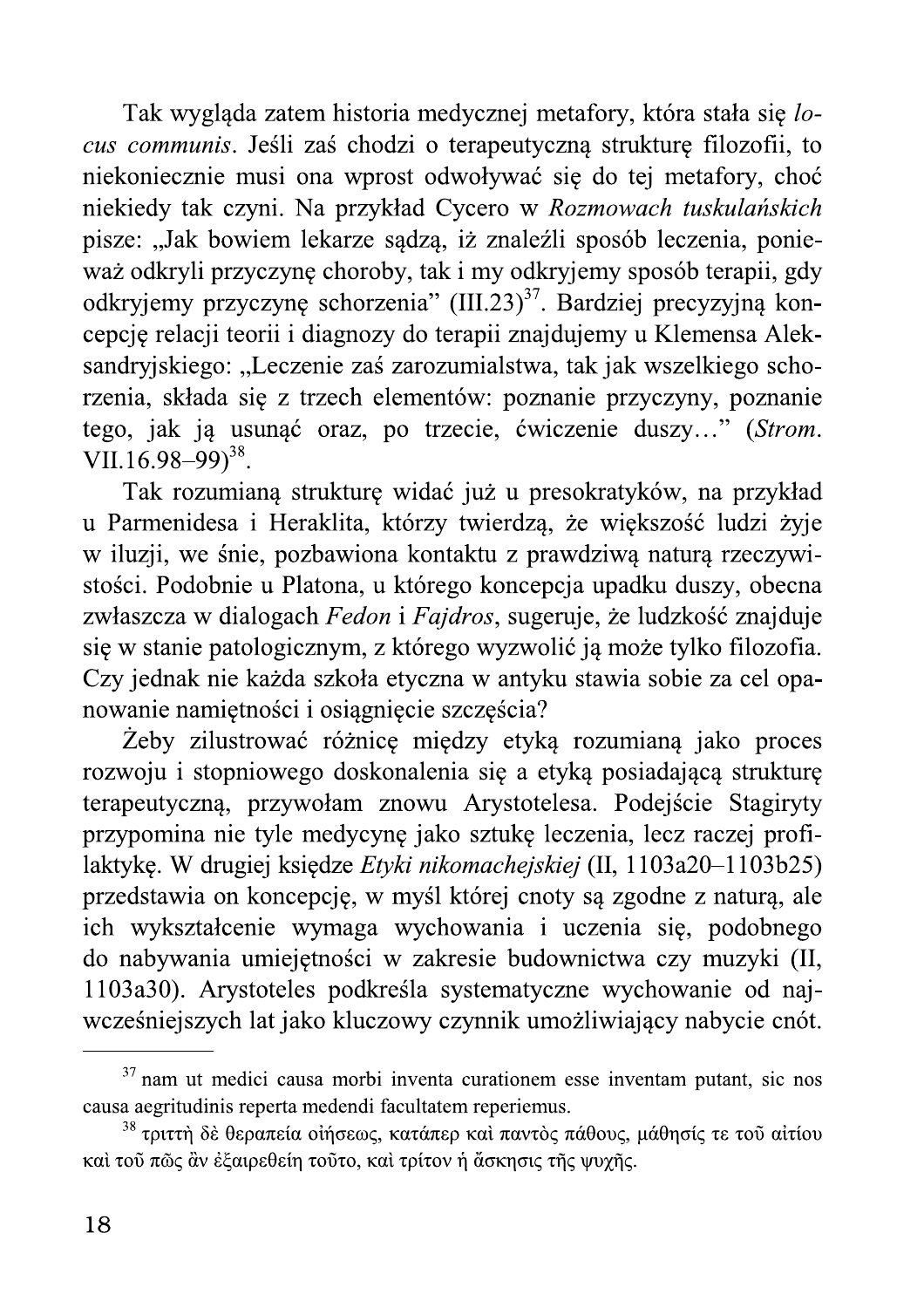Wyraźnie widać zarówno w jego rozważaniach, jak i w całej koncepcji etycznej zasadniczo optymistyczną wizję kondycji ludzkiej. Stagiryta uważa, że człowiek rodzi się jako z natury zdolny do nabycia cnót, choć większość ludzi nie osiąga doskonałości etycznej. Ponadto filozof koncentruje się raczej na doskonaleniu jednostki jako członka wspólnoty (w kontekście politycznym) niż na leczeniu jakiejś choroby, zawsze już obecnej w ludzkiej kondycji.

Platon niekiedy również przedstawia podobną, profilaktyczną wizję - na przykład opisany w Państwie model wychowania człowieka przez gimnastykę i muzykę, a następnie przez matematykę i dialektykę, wydaje się podobny do Arystotelejskiego modelu polityczno-etycznego. Niemniej jednak już w przywołanej wcześniej księdze IV Platon uznaje brak cnoty za chorobę, sugerując, że większość ludzi żyje w stanie patologicznym, a w księdze VII, w słynnej alegorii jaskini, przedstawia kondycję ludzką jako więzienie, w którym pozbawieni jesteśmy dostępu do prawdy i szczęścia. Filozof to ten, kto wyzwala innych z kajdan, a poprzez wizję idealnego państwa stara się ich także uleczyć z choroby niesprawiedliwości. Człowiek Arystotelesa natomiast nie musi być wyzwolony z żadnej egzystencjalnej jaskini, lecz, będąc potencjalnie dobry, wymaga jedynie wychowania, by stawał się coraz lepszy i unikał zła moralnego. Inna sprawa, że Arystoteles nie jest aż tak optymistyczny, jeśli chodzi o kondycję moralną większości ludzi – wyznaje typowe dla swych czasów przekonanie, że jedynie elita osiąga jakiś rodzaj pożądanej kondycji moralnej, podczas gdy większość, poszukując zmysłowej rozkoszy, żyje na sposób bydląt (I, 1095b15–25). W księdze III (III, 1114a10) Stagiryta wyraźnie jednak mówi, że zapadamy na chorobę zła moralnego, będąc uprzednio zdrowi, ponieważ nie stosujemy się do profilaktycznych reguł. Filozoficzna terapia następuje dopiero w reakcji na taki przypadek.

Platon, a później głównie stoicy i neoplatonicy, myślą o etyce inaczej niż Arystoteles, gdyż wychodzą od rozpoznania jakiegoś głębokiego zaburzenia w naturze ludzkiej, czyli od rozumienia kondycji człowieka jako wypełnionej cierpieniem i moralnym złem, które jest tego cierpienia przyczyną. Ten moment pierwotnej diagnozy egzystencji,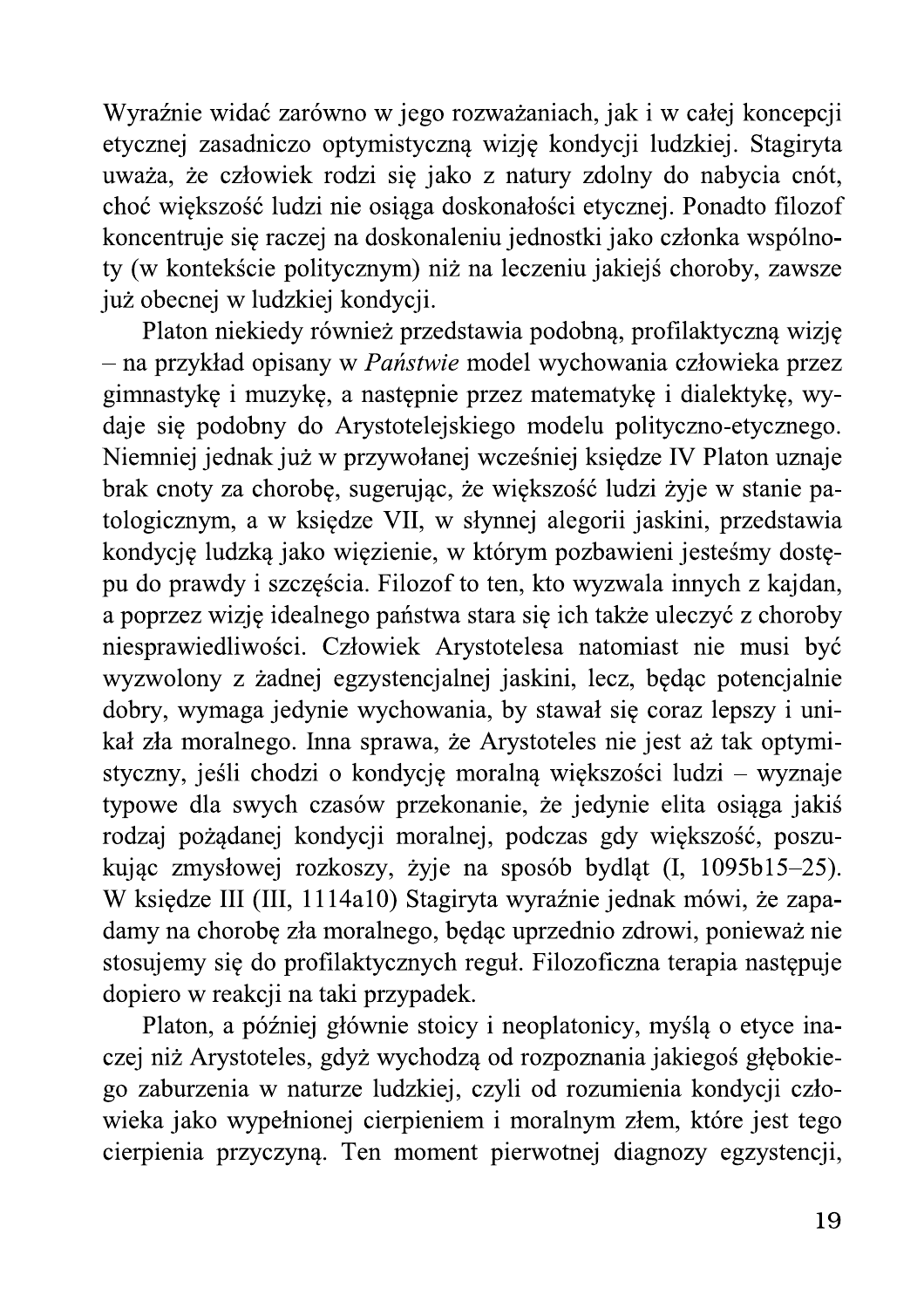w której, mówiąc nieco kolokwialnie, "coś jest nie tak", stanowi punkt wyjścia etycznych modeli terapeutycznych, w kontraście do bardziej optymistycznych koncepcji, jak ta Arystotelesa. Na jakiej jednak podstawie można uznać coś za zaburzone? Tylko poprzez odniesienie do obiektywnej miary, do jakiegoś teoretycznego stanu idealnego. Innymi słowy, żeby móc rozpoznać, co z człowiekiem "jest nie tak", trzeba mieć jasną koncepcję tego, jak być powinno. Stąd antyczne modele terapeutyczne opierają się wszystkie na pojęciu natury ludzkiej rozumianej jako stan idealny, którą wiążą silnie z powszechną naturą rzeczywistości na zasadzie korespondencji mikrokosmosu i makrokosmosu.

Korespondencia ta ma znaczenie zasadnicze. Leo Strauss podkreślał, że u podstaw klasycznej koncepcji prawa naturalnego leży nie tylko badanie natury człowieka jako części kosmosu, ale także badanie "wszystkich rzeczy", całości rozumianej jako powszechny ład, gdyż tylko zrozumienie miejsca człowieka w tym ładzie umożliwia zrozumienie "rzeczy ludzkich". Można się nie zgadzać ze Straussem, że myślenie takie zapoczątkował Sokrates, lecz wydaje się, że trafnie oddaje ono istotę ontologicznych podstaw klasycznej refleksji etycznej<sup>39</sup>. W podobny sposób rzecz bowiem ujmują Charles Taylor i Alasdair MacIntyre. Taylor mówi o ontologiach moralności, które są nieodzownymi założeniami na temat natury świata i człowieka, i z których wyrasta wszelka moralność. Mogą one być wyartykułowane lub stłumione i nieświadome – Taylor dowodzi, że artykulacja uległa stłumieniu w okresie nowożytnym, lecz pomimo to ontologie moralne nadal funkcjonują, tyle że w ukryciu. Regułą pozostaje, że "radykalnie odmienne wyobrażenia na temat dobra towarzyszą całkowicie odmiennym koncepcjom ludzkiej osoby, odmiennym sposobom rozumienia podmiotowości"<sup>40</sup>.

MacIntyre również pokazuje, w jaki sposób oświeceniowa moralność wyrwana została z kontekstu całości, który jest dlań, jak dla Taylora, przede wszystkim kontekstem teologicznym. Ilustruje tę sytuację klarownym przykładem fenomenu tabu w kulturach pierwotnych, który

<sup>&</sup>lt;sup>39</sup> Strauss 1969, 115-116.

 $40$  Taylor 2001, 206.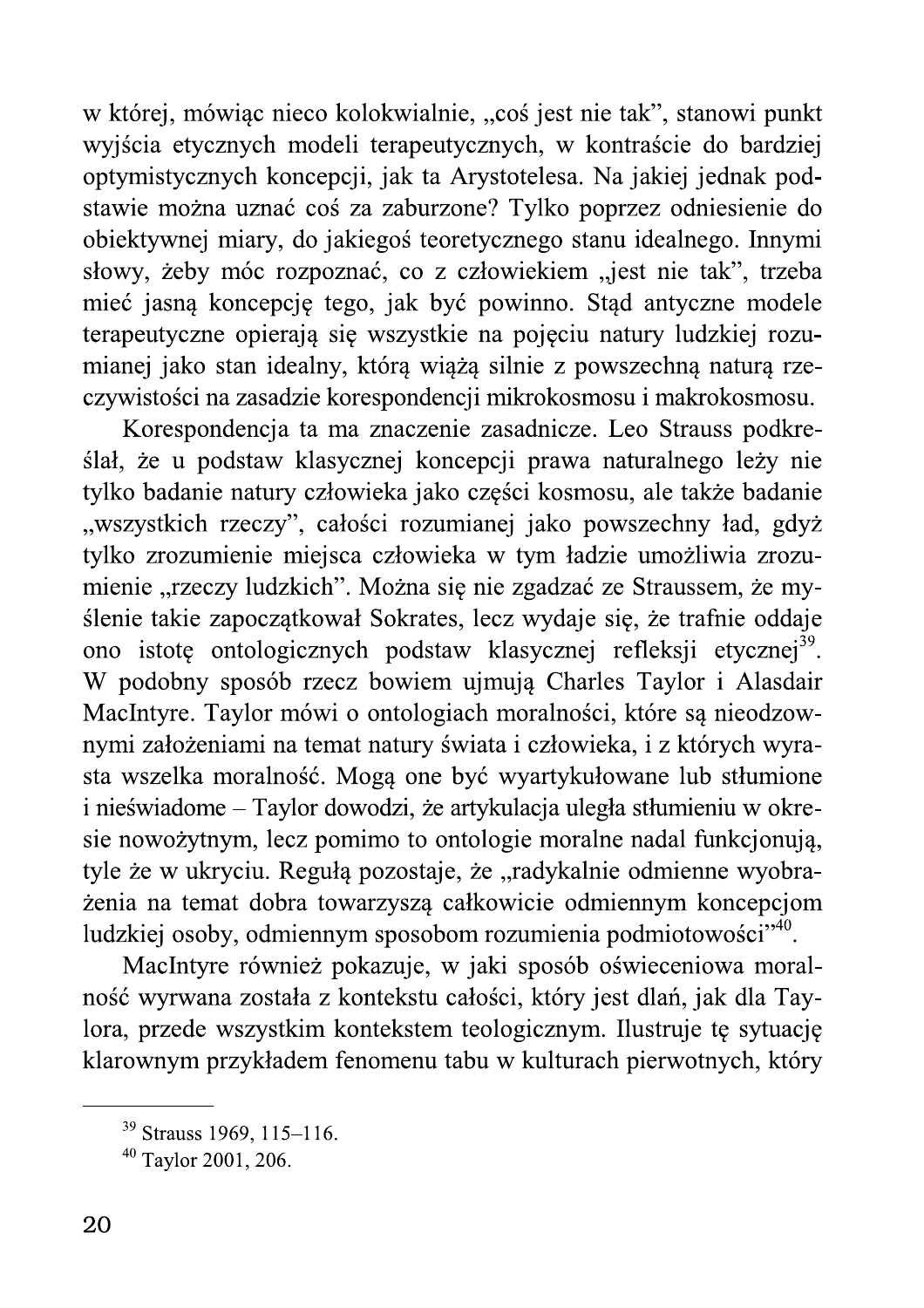stanowił dla XIX-wiecznych intelektualistów znaczący punkt odniesienia. Tabu w danej społeczności jest zawsze powiązane z wizją całości kosmosu i miejsca w niej człowieka – przedmiot jakiś stanowi tabu i nie wolno go dotykać na przykład dlatego, że należy on do sfery bogów, niedostępnej ludziom. Gdy jednak kultury pierwotne zetknęły się ze światem zachodnim, można było obserwować proces izolowania tabu od tego kosmicznego, całościowego kontekstu, w efekcie czego pozostawał jedynie zakaz, który stał się przesądem. Ludzie wiedzieli, że nie wolno danego przedmiotu dotykać, ale nie wiedzieli już, dlaczego. To nieuchronnie prowadzi do zakwestionowania racjonalności i sensowności tabu. Ten proces w świecie zachodnim dotknął oświeceniowy paradygmat moralny, gdy Nietzsche i jego postmodernistyczni uczniowie ogłosili nie tylko, że "Bóg umarł", ale także, że "Bóg" był zamaskowanym sposobem sprawowania władzy nad ludźmi41.

Specyfika antycznej etyki i związane z nią myślenie terapeutyczne wynikają z jej zakorzenienia w filozoficznej wizji całościowego ładu, która ma charakter teologiczny (w szerokim sensie tego słowa). Dlatego antyczne zalecenia terapeutyczne nie funkcjonują na zasadzie nowożytnej etyki powinności, gdzie "powinieneś" zawisło niejako w ontologicznej próżni, lecz na zasadzie opisanej przez MacIntyre'a, którą można by sformułować tak: "powinieneś to robić, gdyż jest to zgodne z twoją naturą i dzięki temu osiągniesz szczęście". Zalecenia moralne funkcjonują na zasadzie modelu medycznego, gdzie lekarz mówi "powinieneś" i "nie wolno", mając na uwadze wiedzę o naturalnym funkcjonowaniu organizmu i mechanizmach patogenezy. Dlatego właśnie zasadniczą rolę odgrywa w antycznej koncepcji terapetycznej filozofii wizja obiektywnie rozumianej natury powszechnej i powiązanej z nią natury ludzkiej (Taylorowska "ontologia moralna"), gdyż pozwala ona na dokładną analizę przyczyn i mechanizmu chorobotwórczego, rozumiejąc chorobę duchową człowieka jako zaburzenie stanu naturalnego.

Z tej diagnozy – z rozumienia natury i jej zniekształcenia – wyłania się koncepcja metod leczenia filozoficznego. Ich dobór ściśle wypływa

 $41$  MacIntyre 2009, 211-240.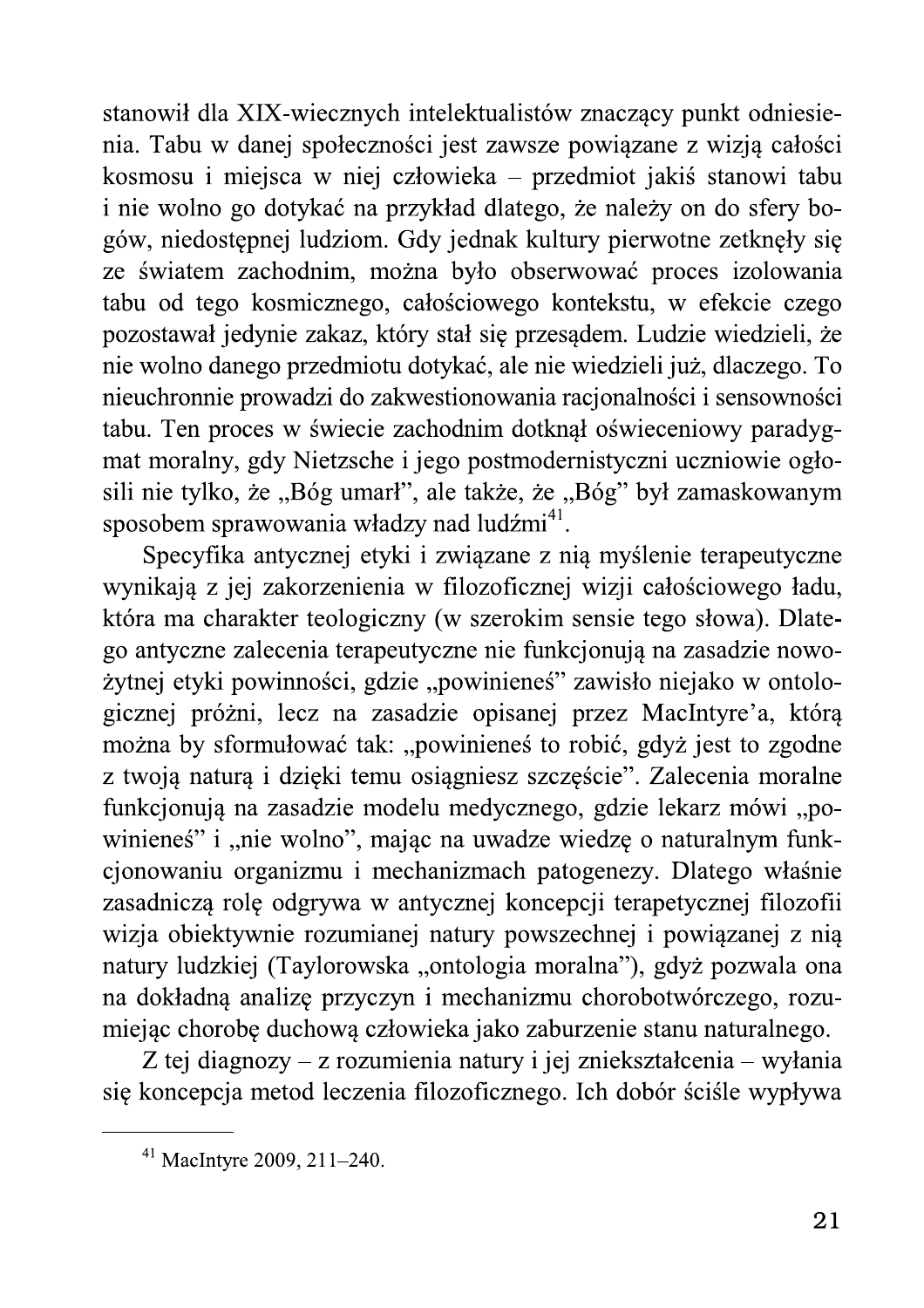z rozumienia choroby – nie chodzi o rozumienie pojęcia choroby, ale o rozumienie konkretnego schorzenia, jego mechanizmów, natury itd., podobnie jak w medycynie. Metody te to ćwiczenia duchowe. Mogą one być przekazywane i praktykowane w sposób ustny, we wspólnotach szkół filozoficznych lub w relacji mistrz-uczeń, lecz niektóre ćwiczenia wkomponowane zostają w tekst filozoficzny i wtedy mogą stać się szczególnym przedmiotem zainteresowania literaturoznawcy. Tekst bowiem sam staje się ćwiczeniem duchowym, a jego pisanie, wygłaszanie czy odczytywanie ma za zadanie leczyć duszę. W związku z tym autor korzysta ze środków retorycznych, żeby oddziaływać na odbiorcę, a ćwiczenie duchowe przestaje być wyłącznie sprawą indywidualną; toczy się w swoistym dialogu między nadawcą i odbiorcą tekstu. Autor operuje zarówno kompozycją, organizacją tekstu, jak i pewnymi aspektami formy czy gatunku literackiego oraz bardziej konkretnymi środkami retorycznymi, takimi jak zwroty do adresata, użycie obrazów, wywoływanie emocji, logiczna argumentacja lub użycie języka rytualnego czy religijnego. Taka oparta na tekście praktyka ćwiczeń w zamiarze wywoływać ma w odbiorcy pewne filozoficzne lub egzystencjalne doświadczenia, których opis stanowi zwykle integralną część tego typu dzieł i które to opisy same w sobie mają również moc terapeutyczną.

Wreszcie, zwieńczeniem medycznej struktury etyki jest idealny obraz dobrego i szczęśliwego życia – bene beateque vivere, jak można powiedzieć za Cyceronem (Tusc. IV.84) – jako skutku zastosowanej terapii. Ten obraz powoduje, że struktura staje się kolista, gdyż odsyła on do stanu natury, do pierwotnego, idealnego stanu, od którego oddzielenie się jest właśnie chorobą.

Martha Nussbaum przedstawiła podobne rozumienie struktury hellenistycznej filozofii, lecz wyróżniła jedynie trzy elementy: (1) wstępną diagnozę, (2) wstępną normę zdrowia oraz (3) koncepcję "metody i procedury" filozoficznej<sup>42</sup>. W ujęciu autorki dostrzegam dwa zasadnicze błędy, z którymi również niniejsza praca stanowi polemikę. Po pierwsze, wydaje się, że należy rozszerzyć strukturę do czterech ele-

<sup>&</sup>lt;sup>42</sup> Nussbaum 1994, 28-29.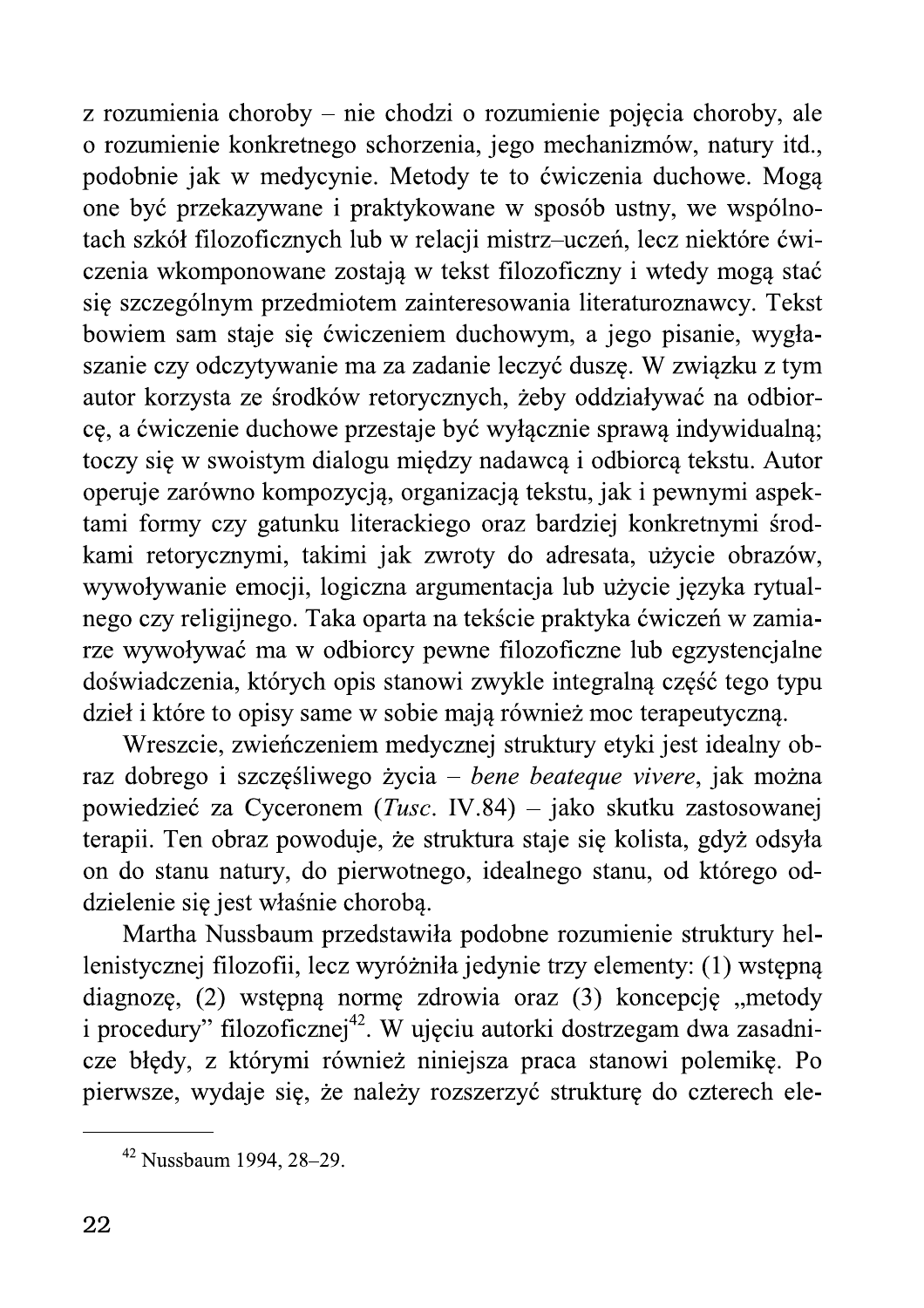mentów oraz skorygować ich kolejność. Wyglądałaby ona wtedy następująco: (1) natura ludzka (stan pierwotny, harmonia z naturą powszechną), (2) diagnoza, czyli analiza przyczyn i mechanizmu zaburzenia, (3) wynikająca z diagnozy metoda terapii oraz (4) stan zdrowia egzystencjalnego jako zamierzony skutek terapii (opisany w relacji do stanu natury, z uwzględnieniem problemu, w jakim stopniu pełne zdrowie możliwe jest do uzyskania w tym życiu). Drugim błędem, który ściśle wiąże się z pierwszym, jest twierdzenie Nussbaum, że szkoły platońskie (i później chrześcijańskie) nie mają charakteru terapeutycznego. Autorka krytykuje wyrosłe z platonizmu przekonanie, że istnieje przekraczający człowieka porządek rzeczywistości i że można go poznać i uczynić podstawą terapii. Odniesienie ludzkiego cierpienia i zła moralnego do transcendentnej miary znajdującej się w platońskim "niebie" powoduje, zdaniem Nussbaum, że owi "niebiańscy doktorzy" nie mogą właściwie leczyć, bo nie mają kontaktu z ludzkim cierpieniem i przynoszą jedynie oderwane od człowieka, wymyślone przez siebie normy zdrowia. Szczególnie Augustynowi odmawia na tej podstawie zdolności do formułowania terapeutycznej etyki. Nussbaum nazywa platońskich lekarzy filozoficznych "sadystycznymi i nieczułymi"<sup>43</sup>. Uczona proponuje rozumienie terapii filozoficznej, określone przez nią jako "pragmatyczne"<sup>44</sup>, które wydaje się być raczej modelem subiektywistycznym i relatywistycznym, bardziej odpowiadającym pewnym trendom etyki oświeceniowej niż jakiejkolwiek szkole antycznej<sup>45</sup>. Znamienne jest choćby to, że Nussbaum sugeruje, jakoby w hellenistycznej filozofii nie było pojęcia natury ludzkiej i obiektywnej prawdy, które uważa za wytwór platonizmu<sup>46</sup>.

W niniejszej pracy spróbuję pokazać, że stoicyzm i neoplatonizm pogański i chrześcijański są oparte na tej samej strukturze terapeutycz-

 $43$  Ibidem, 19-20.

 $44$  Ibidem. 19–23.

<sup>&</sup>lt;sup>45</sup> Głównym problemem wydaje się być to, że Nussbaum odczytuje antyczną etykę przez pryzmat założeń właściwych dla nowoczesności (na temat różnic por. Strauss 1969, zwłaszcza 16–78; Taylor 2001, 105–178; MacIntyre 2009, 211–240).

<sup>&</sup>lt;sup>46</sup> Nussbaum 1994, 22.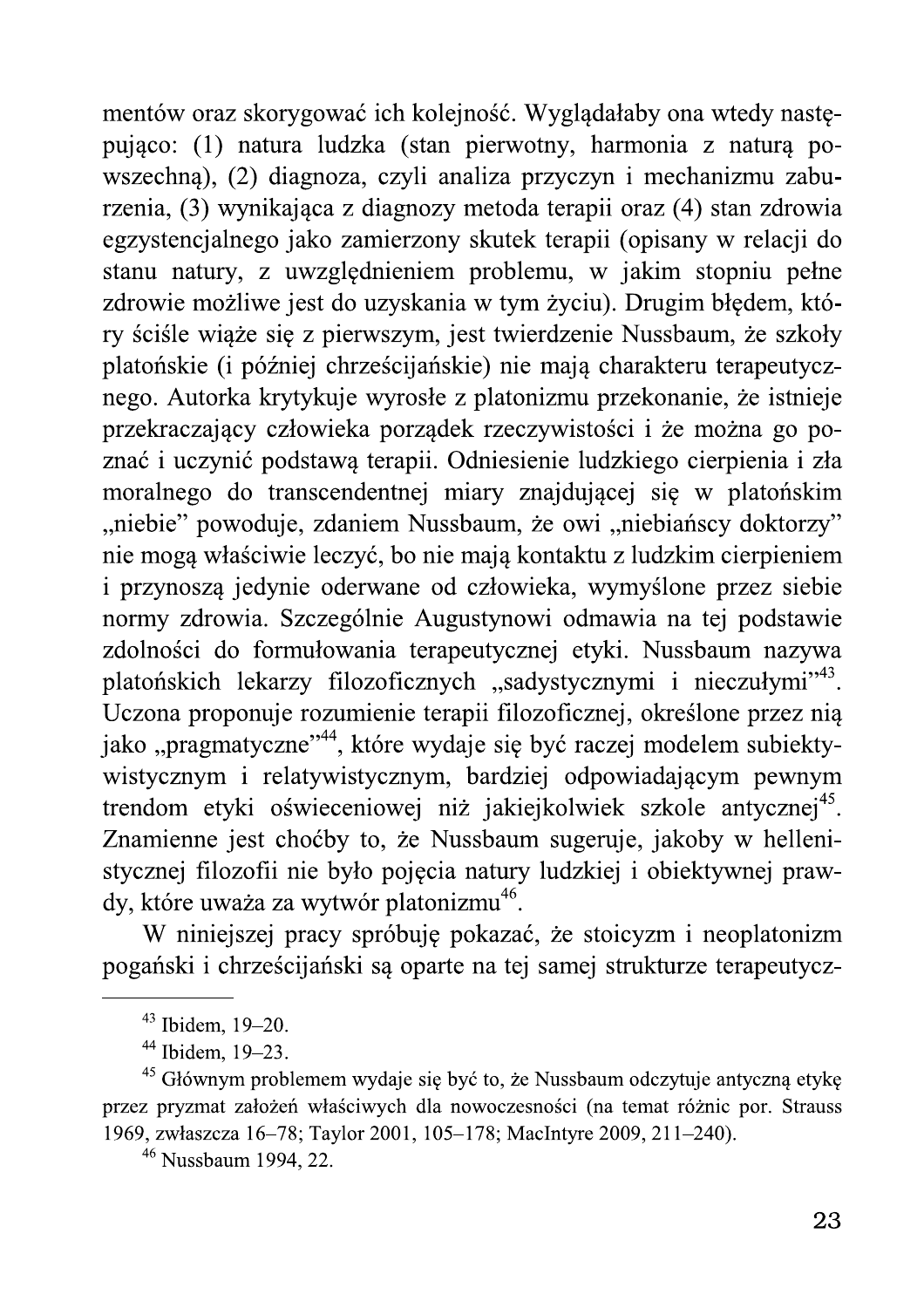nej oraz że podział na sadystycznych "niebiańskich doktorów" i współczujących, "pragmatycznych" lekarzy dusz, który wprowadza Nussbaum, nie ma racji bytu. Ponadto, postaram się dowieść, że odniesienie do natury i obiektywnej prawdy – najbardziej wyeksponowane w platońskich modelach – wcale nie przedstawia się tak, jak w karykaturze prezentuje to Nussbaum, ale stanowi jedyną sensowną podstawę dla terapeutycznej filozofii. Spośród autorów okresu Cesarstwa wybrałem trzech, których można uznać za modelowych przedstawicieli swoich szkół myślenia – Marka Aureliusza – cesarza i stoika epoki zmierzchu stoicyzmu, Plotyna – twórcę neoplatonizmu oraz Augustyna – filozofa neoplatońskiego, który był chrześcijańskim biskupem. W przypadku tego ostatniego autora zdecydowałem się ograniczyć pole badań do Wyznań – z dwóch względów: pierwszy z nich to szeroki zakres problemów zawartych w pismach Augustyna, ewolucja jego myśli oraz ogrom istniejącej literatury badawczej poświęconej temu autorowi, drugi to fakt, że Wyznania, będąc dziełem powstałym, gdy Augustyn był u progu dojrzałej syntezy pogańskiej filozofii z chrześcijaństwem, są zarazem wybitnym tekstem literackim, co sprawia, że w najlepszy sposób wyrażają one Augustyński ideał terapeutycznej filozofii.

Wybrane przeze mnie dzieła bardzo różnią się od siebie – pod względem gatunku, formy literackiej, założonego odbiorcy i filozoficznej doktryny, którą przedstawiają. Pomimo to, jak mam nadzieję wykazać, w tych trzech dziełach wyraża się ten sam sposób myślenia o filozofii jako terapii. Pokazują one w równym stopniu nie tylko różnorodność, ale też ciągłość i spójność antycznej tradycji filozoficznej, która w Augustynie osiąga swój schyłek, stanowiący jednocześnie syntezę istniejących prądów intelektualnych. Ponieważ w książce obok zagadnień stricte etycznych podejmuje też wątki mieszczące się w obrębie ontologii, kosmologii i antropologii, a nie jestem w stanie uczynić w pełni zadość złożoności tych problemów i rozmiarom współczesnego stanu badań, przedstawię te zagadnienia w zarysie jedynie, ograniczając się do podania wskazówek bibliograficznych i zaznaczenia istniejących w nauce problemów badawczych. Skoncentruję się też na tych tylko aspektach ontologii i antropologii, które konieczne są do zrozumienia koncepcji etycznych.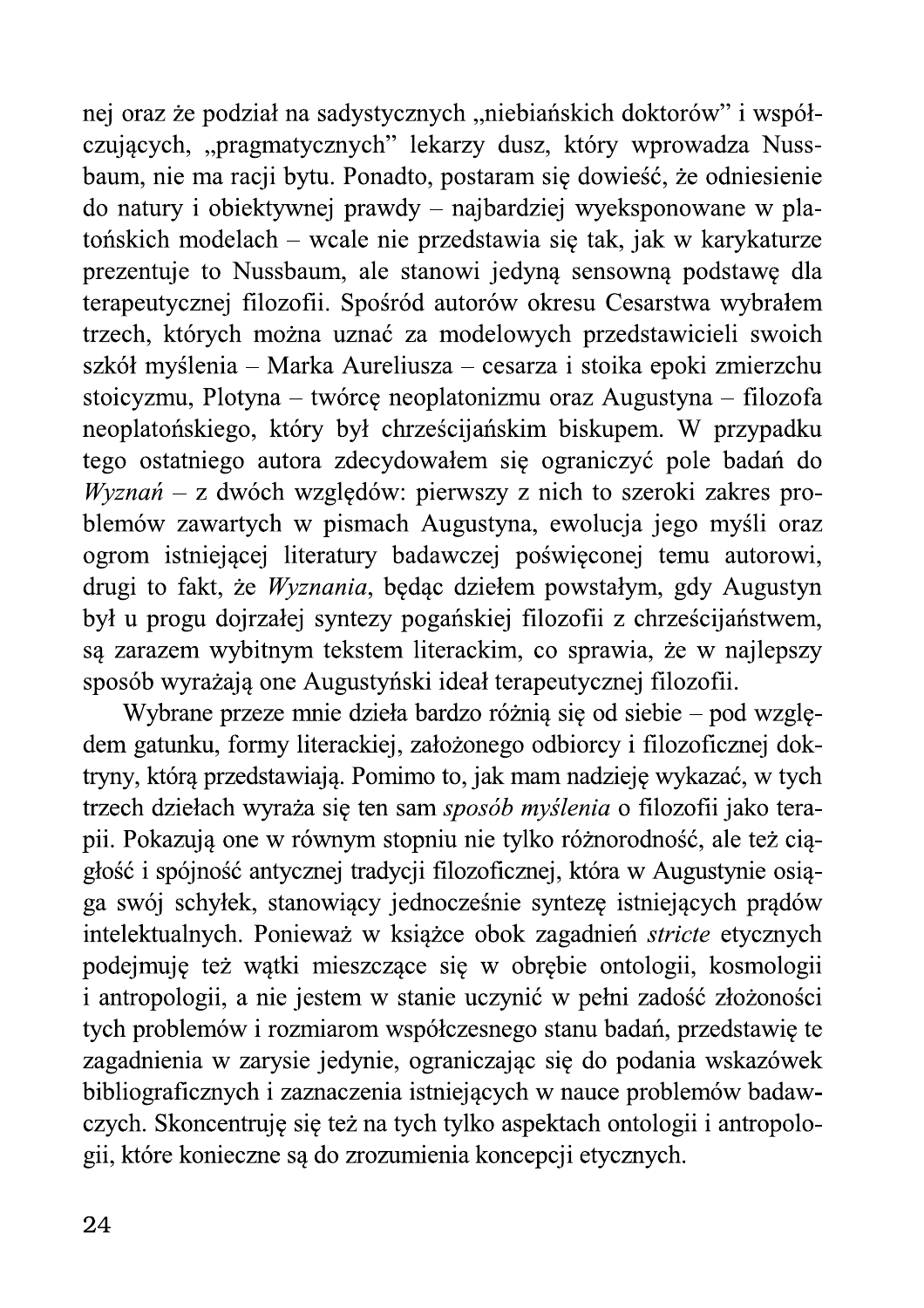Metodologia przyjęta w niniejszej pracy obejmuje, z jednej strony, historycznofilozoficzną rekonstrukcję filozoficznych koncepcji na podstawie analizy tekstów, której celem będzie pokazanie istnienia wspomnianej terapeutycznej struktury w dziełach Marka Aureliusza, Plotyna i Augustyna, z drugiej zaś – zawiera bardziej filologiczną analizę wybranych urywków tych dzieł, której celem jest ukazanie, w jaki sposób treść tekstu, jego struktura, kompozycja i użyte środki retoryczne pełnią funkcję terapeutyczną, organicznie związaną z całościowym modelem stworzonym przez danego autora. W aspekcie historycznofilozoficznym praca niniejsza ma ambicje wypełnienia luki w badaniach nad antyczną etyką praktyczną poprzez wskazanie podobieństw i różnic u wybitnych przedstawicieli trzech wielkich szkół filozoficznych okresu Cesarstwa oraz poprzez pokazanie ciągłości i przekształceń w obrębie tradycji filozoficznej. Wydaje się jednak, że najbardziej wartościowym wkładem do istniejącej literatury przedmiotu są te właśnie części książki, które koncentrują się na tym, jak ćwiczenie duchowe wplecione zostaje w tekst filozoficzny. Zaproponowana bowiem klasyfikacja i koncepcja ćwiczeń duchowych oraz metod komponowania tekstu stanowi oryginalny wkład do badań nad praktyczną etyką.

Każdy rozdział książki jest skonstruowany tak, by odzwierciedlał wspomniany wcześniej czteroelementowy model terapeutyczny: pierwsza część zatytułowana jest "Człowiek w świecie" i stanowi opis natury ludzkiej oraz przyczyn jej zaburzeń na tle natury powszechnej; druga, "Metoda filozoficznej terapii", przedstawia, jak diagnoza choroby przekłada się na sposób leczenia, oraz zawiera analizę tekstów pod kątem ich terapeutycznego oddziaływania; trzecia część każdego rozdziału – zatytułowana "Bene beateque vivere" - zawiera krótką charakterystykę stanu egzystencjalnego zdrowia jako efektu terapii. Bibliograficzne odniesienia do prac poświęconych zagadnieniom filozoficznym w większości znajdują się w przypisach, a krótkie omówienie stanu badań w przypadku zagadnień formy literackiej i ćwiczeń duchowych w poszczególnych dziełach przedstawione zostaje respective zawsze w części drugiej każdego rozdziału.

Wydania krytyczne dzieł trzech omawianych autorów, z których korzystałem, podane są w bibliografii, a wszystkie polskie przekłady są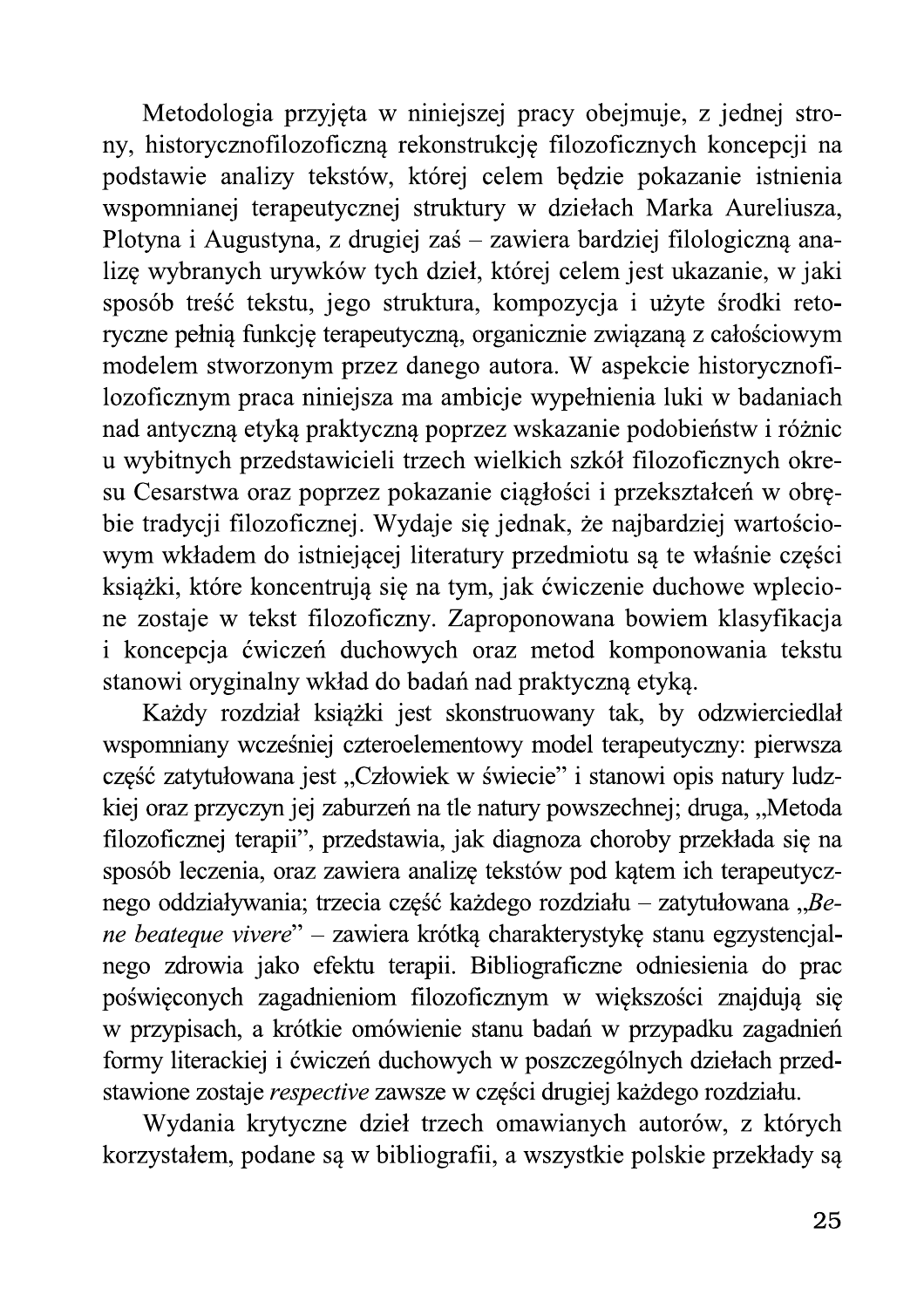mojego autorstwa<sup>47</sup>. Tłumaczę również na język polski cytaty z obcojęzycznej literatury naukowej w tekście głównym. W rozdziale pierwszym odsyłam do Rozmyślań Marka Aureliusza, podając tylko numer księgi i rozdziału, bez podawania skróconego tytułu dzieła. Podobnie postępuję w rozdziale o Plotynie, gdzie wszelkie odniesienia do Ennead nie są poprzedzone tytułem i – odpowiednio – w rozdziale o Augustynie odniesienia do Wyznań (inne dzieła są zawsze poprzedzone tytułem). Odsyłając do *Ennead*, podaję numer enneady, traktatu, a potem w nawiasie kwadratowym numer traktatu w chronologicznym układzie Porfiriusza oraz wreszcie numer rozdziału i wersy (np. V.3[49].9.1–5). Przy Wyznaniach Augustyna podaję, obok numeru księgi, obydwa rozdziały (np.  $X.43.69$ ).

Wydaje się, że praca niniejsza nie tylko wpisuje się w budzący coraz większe zainteresowanie nurt badań nad antyczną praktyczną etyką, ale stanowić będzie uzupełnienie naukowej wiedzy na temat terapeutycznego aspektu filozofii i sposobów jego ekspresji w antycznych tekstach. Jednocześnie jest przyczynkiem do lepszego rozumienia tego, czym była w ogóle filozoficzna terapia w kulturze antycznej, co pozwolić może także na lepsze zrozumienie terapeutycznych trendów obecnych w naszych czasach.

Na koniec chciałbym złożyć serdeczne podziękowania wszystkim osobom, które służyły mi pomocą w czasie pracy na tą książką. Podziękowania należą się moim szanownym Kolegom i Koleżankom, pracownikom Instytutu Filologii Klasycznej UAM, których uwagi i reflek-

 $\ast$ 

<sup>&</sup>lt;sup>47</sup> Istnieją polskie przekłady wszystkich omawianych dzieł. Rozmyślania przekładał Marian Reiter (Lwów-Warszawa 1913) – jego tłumaczenie zostało dwukrotnie zrewidowane i poprawione: w 1937 roku przez Tadeusza Sinkę, a w 1958 roku przez Kazimierza Leśniaka. Najnowszy, w pełni oryginalny przekład dokonany został przez Krzysztofa Łapińskiego (Warszawa 2011). Enneady Plotyna przetłumaczył Adam Krokiewicz (Warszawa 1959 i 2000–2003), a *Wyznania* Augustyna dostępne są w przekładzie Jana Czuja (Poznań 1929 i wznowienia) i Zygmunta Kubiaka (Warszawa 1978 i wznowienia).